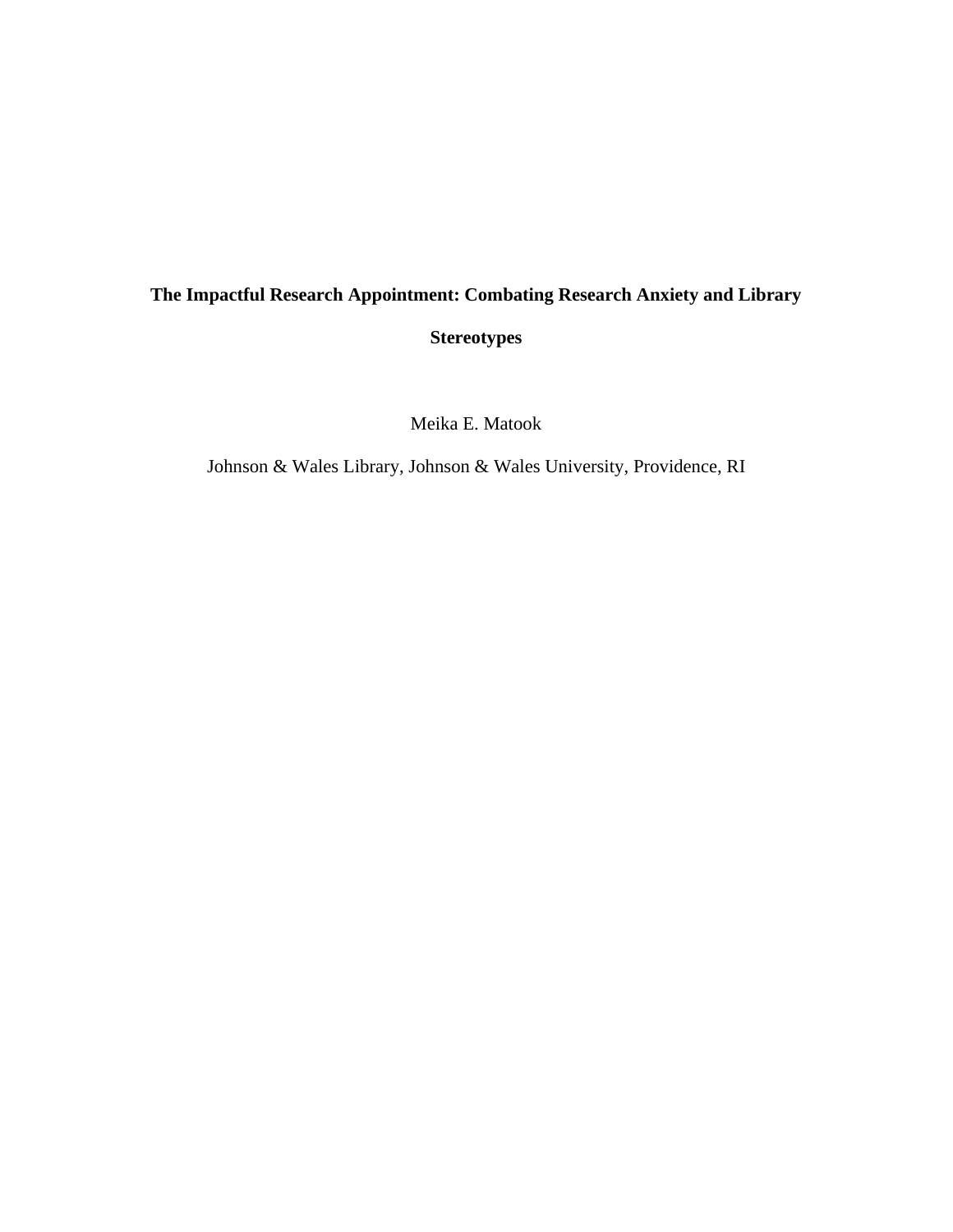# **The Impactful Research Appointment: Combating Research Anxiety and Library Stereotypes**

#### **Abstract**

The academic library research appointment provides invaluable benefits to both the academic library and the student, such as improved information literacy skills, trust, and a sense of community. Based on the rewards that the scheduled consultation can potentially yield, it is a service that should not be overlooked. A highly impactful research appointment derives from the librarian's behavior. Throughout the consultation, the librarian must employ interpersonal skills and practice empathy. In doing so, they will dissolve the user's research anxiety and negative library stereotypes, allowing information literacy capabilities to develop. In this opportune setting, it is the librarian's responsibility to build up the user's research confidence by drawing them out of their passive state and engaging them in the research process. Through a collaborative, communal partnership with the student, the librarian will familiarize them with the library's online system. By considering the user's perspective and responding appropriately, the academic librarian will inspire a highly impactful and transformational research appointment. This lasting impression will lead the student to view the library as a safe, dependable space. While the librarian's attuned behavior is necessary for any consultation, it was especially vital in the wake of the coronavirus disease 2019 (COVID-19) pandemic.

**Keywords:** Research appointment; individual research; reference services; interpersonal skills; COVID-19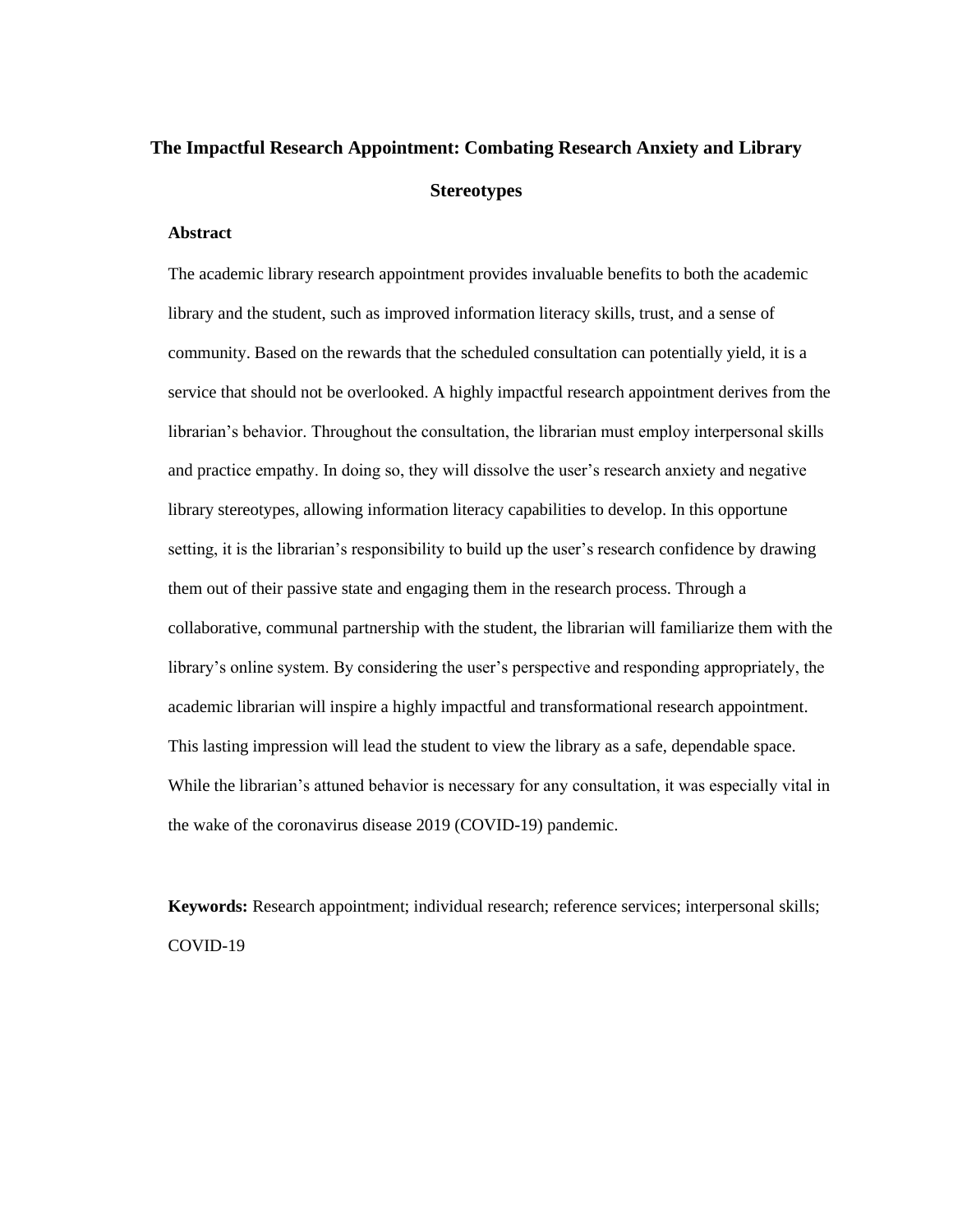#### **Introduction**

A variety of methods are available to academic reference librarians in the pursuit of improving undergraduate and graduate students' information literacy skills. One option is the library research appointment, occurring either physically or virtually. The benefits of the scheduled consultation are plentiful, as the service not only impacts a patron's research capabilities positively, but also dissolves library stereotypes, reduces research anxiety, and builds the user's trust in the library. As Mitchell et al. (2011) state, "Research appointments are perhaps the most vital and rewarding aspect of our reference program" (p. 365). The library research appointment's ability to carry such an impact is partly due to its design and purpose. In its essence, it is a "personalized research service" (Whelan & Hansen, 2017, p. 68) that supports students at all levels of their academic career in "devis[ing] search strategies, find[ing] appropriate resources, and refin[ing] research topics" (Mitchell et al., 2011, p. 365). Clearly, extending beyond the user's immediate information query, the research guidance imparted during the scheduled session helps to sharpen the student's lifelong learning skills as well.

Research appointments are integral to the wellbeing of both the student and the academic library. The value that the research consultation provides makes it a service that should not be overlooked. At first glance, one may question the depth of its influence, especially in comparison to the breadth of information literacy instruction. After all, during an instruction session, the librarian can reach an entire classroom of pupils while providing information literacy guidance. Within an academic year, a library's information literacy instruction service can potentially reach thousands of students (Campbell et al., 2015). In contrast, only one student is present during most research appointments. However, the individualized nature of the scheduled research consultation serves as the basis of its strength. Comparative to tutoring, the session enables the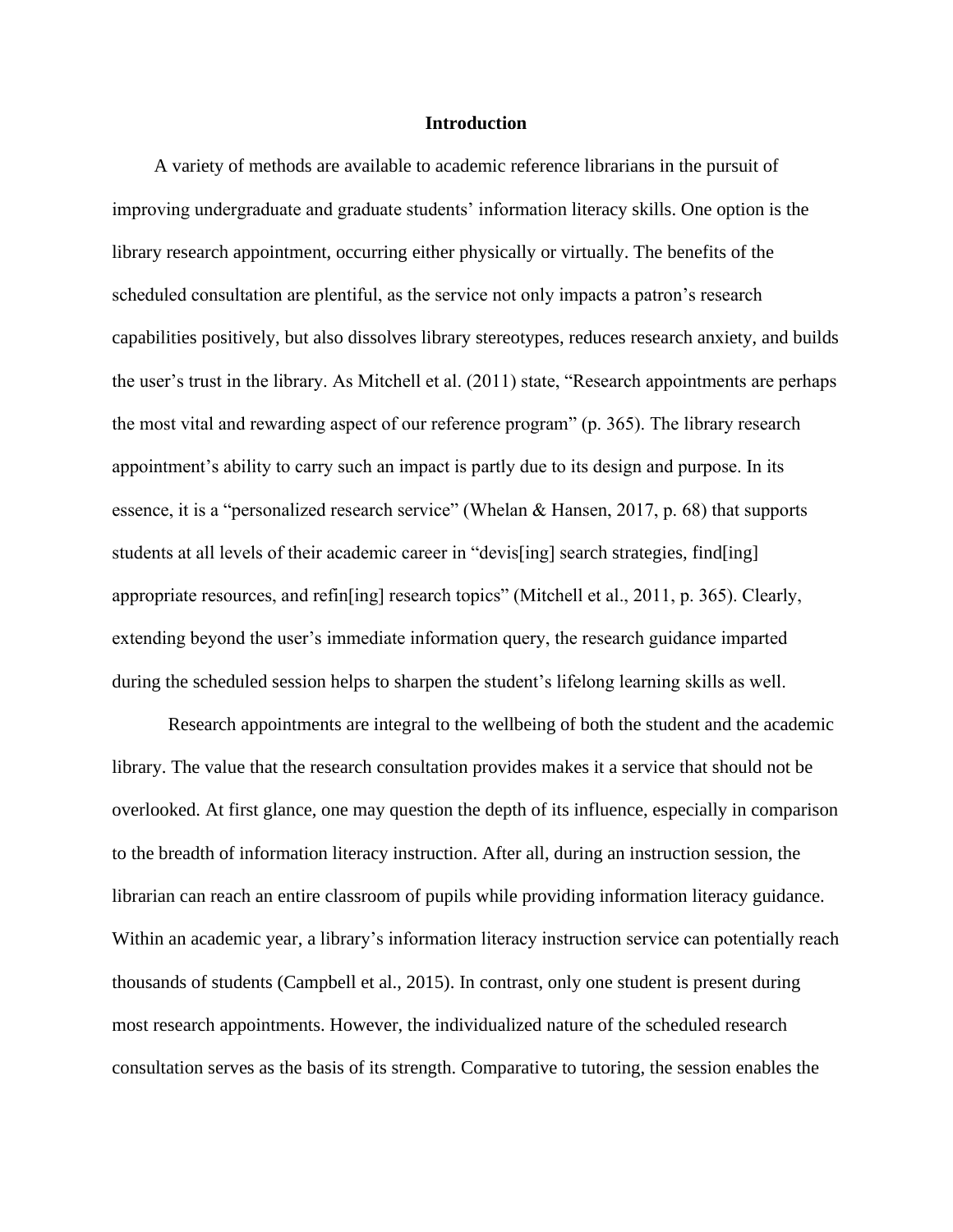librarian to "elicit from each student a much higher level of on-task attention and effort" (Lepper & Woolverton, 2002, p. 138). Likewise, the one-on-one meeting allows for a personalized interaction between student and librarian, during which, ideally, the patron has the "undivided attention of the librarian for the duration of the consultation" (Rogers & Carrier, 2017, p. 33). This design allows the librarian to more deftly meet the user's specific information needs in a space that is commonly shielded from the distractions, "noise and privacy concerns" at the public desk (Whelan & Hansen, 2017, p. 76). Furthermore, the positive impact of the research appointment does not solely derive from the precision of the information support given. Instead, the session's effectiveness also emerges from the perceptive and responsive behavioral approaches of the librarian during each stage of the research appointment (RUSA, 2008).

The core weight of the research appointment depends on the librarian's performance, namely, whether or not they employ interpersonal skills, practice empathy, and build trust. In conjunction with providing adept information literacy guidance, these qualities lay the foundation for a successful research appointment, resulting in the diminishing of a student's library anxiety and the establishing of community. In the wake of the global coronavirus disease 2019 (COVID-19) pandemic, scheduled virtual consultations aimed to serve college students personalized research support and comfort at a deeply stressful time. As is true of any research appointment, the most meaningful interactions result from the librarian considering the user's perspective, building up their research confidence, engaging them as a research partner, communicating in a manner that resonates, and creating a lasting positive impression.

#### **Having Perspective**

Considering the student's perspective must be one of the librarian's main priorities. Despite the uniqueness of each user, many students share two commonalities: misconceptions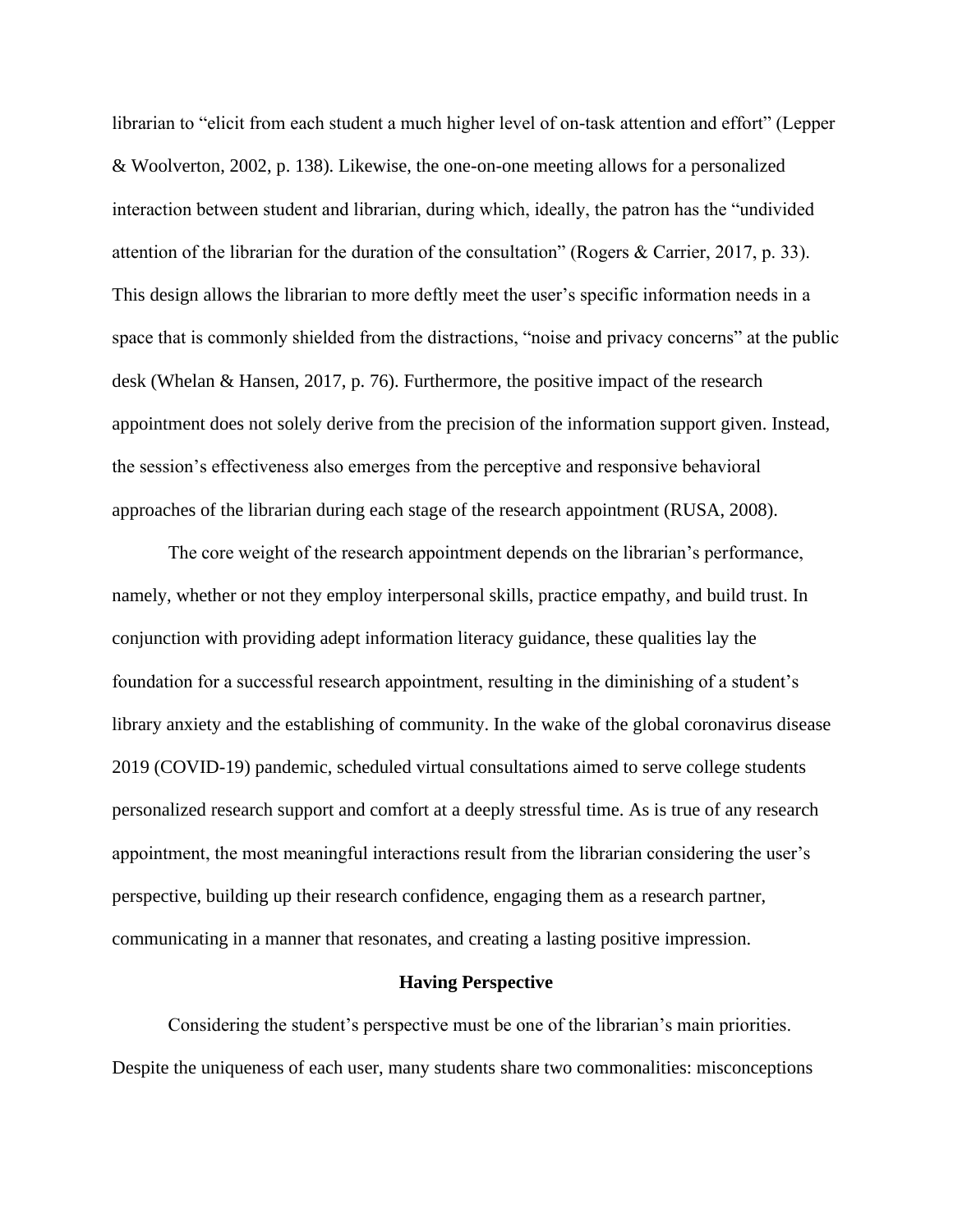introduced by library stereotypes and research anxiety. As Luthmann (2007) states,

"stereotype[s] still exist within the public perception," often as a result of popular media which tends to characterize librarians as judgmental, dry, unapproachable, all-knowing experts (p. 776). Although these traits are inherent to the traditional library stereotype, the negative consequences that they breed should not be brushed aside. For example, Kneale (2009) asserts, "How we are perceived and thought of directly affects how our patron groups, whatever they may be, approach us and use our skills" (p. 4). Therefore, negative stereotypes could lead a student to interact apprehensively with a librarian or to avoid seeking library assistance completely. Additionally, if a patron perceives the librarian as a stuffy, all-knowing individual, then they may expect the librarian to wordlessly solve all of their information needs. As such, the student will believe that their own contribution during the research appointment is unnecessary.

Research anxiety may persuade users to undervalue their capabilities as researchers, leading them to lose confidence in their independent ideas. According to Kwon (2008), students' library anxiety and "negative attitudes and mistrust about their own thinking abilities could cause illogical fear and inadequacy in performing academic activities" (p. 118). Self-doubt could derail a student's proficiency not only in a select course, but also for their overall college performance and possibly their professional future. Coupled together, research anxiety and library stereotypes inspire feelings of inferiority in the user, especially in the company of the librarian during a research appointment. Unfortunately, the session's social imbalance can serve as a distraction, hindering the user's absorption of imparted research guidance. At times, this social imbalance is reflected through the student's interpersonal behavior. Based on this author's own experiences with research appointment interactions, nonverbal indicators of a student's unease often include avoidance of eye contact, silent nodding, a lack of elaborative language, and the absence of an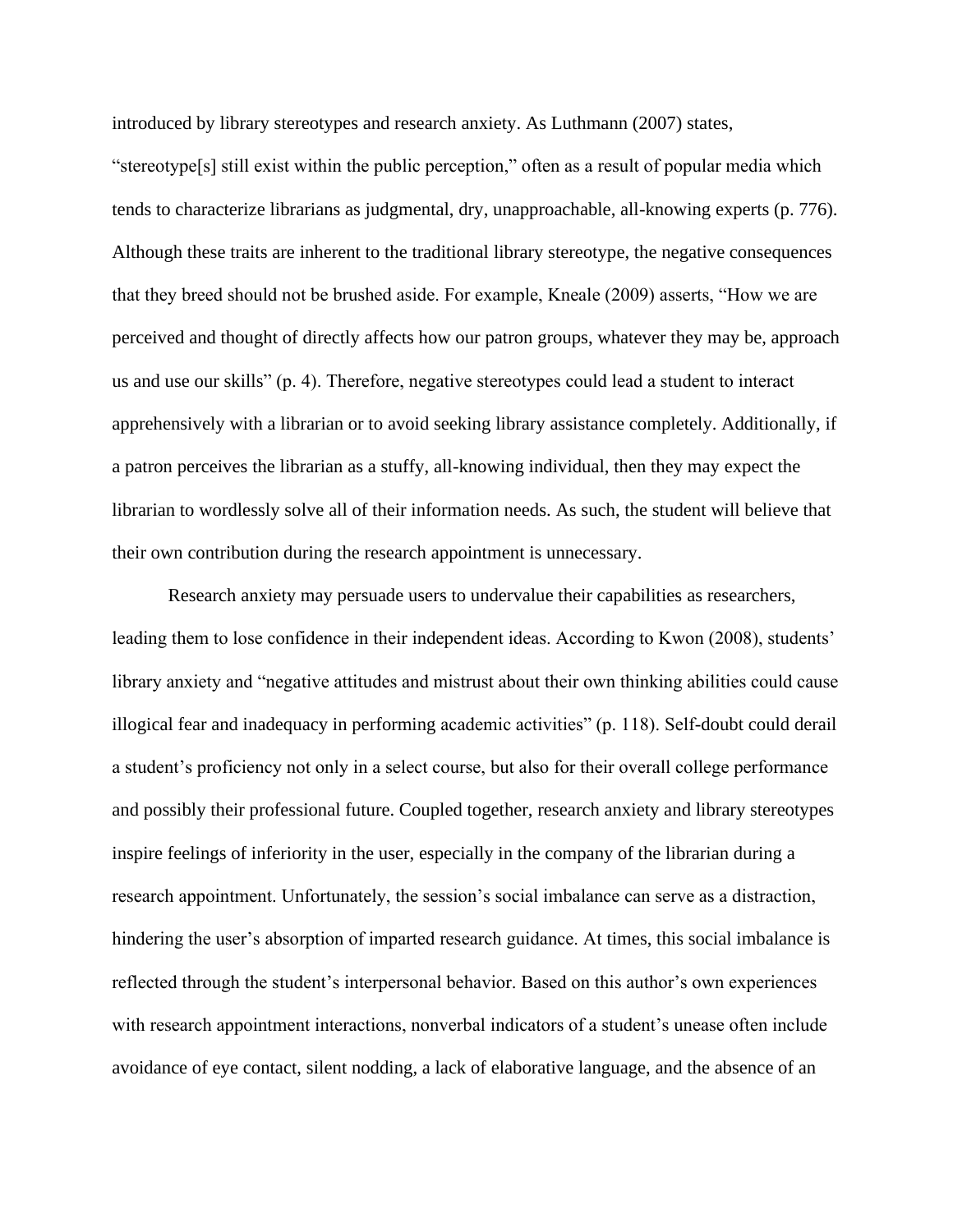activated webcam in a virtual meeting. Initially, stereotype and anxiety driven discomfort causes the patron to converse less naturally with the librarian. If this observed state of disquiet is left unaddressed, a dangerous consequence is that the user will be less likely to express the full extent of their research needs. As this author has professionally experienced, a student's lack of elaboration during a research appointment will prevent the librarian from offering attuned information support. To avoid such a dilemma, the librarian must commit themself to creating a comfortable setting and to uncovering the depth of the student's needs.

#### **First Impression**

Whether the research consultation exists in a physical or virtual space, instilling a positive first impression is key to setting the tone for the appointment's entirety. A positive first impression extends beyond the surface level of polite pleasantries. Instead, it helps to dismantle library stereotypes while laying the foundation for a trusting relationship (Zabel & Pellack, 2009). To accomplish this, the librarian should purposefully conduct themself in a manner meant to dissolve the student's anxieties and negative preconceptions. For instance, the librarian should begin the session by welcoming the user and engaging in comfortable conversation. As with any reference interview or consultation, these actions, in which the librarian "smiles, makes eye contact, and offers a friendly greeting" aid in establishing a librarian's approachability (Coonin & Levine, 2013, p. 76). While this advice may seem obvious, it helps to remind oneself that not every patron interaction absolutely needs to begin with research-centered talk. Forming a connection with a student, a member of the community, is vital.

Throughout the research appointment, the librarian's demeanor helps to dictate the student's perception of the session's effectiveness. According to Durrance (1995), "factors [such] as approachability, effective use of open question, possession of an ability to listen,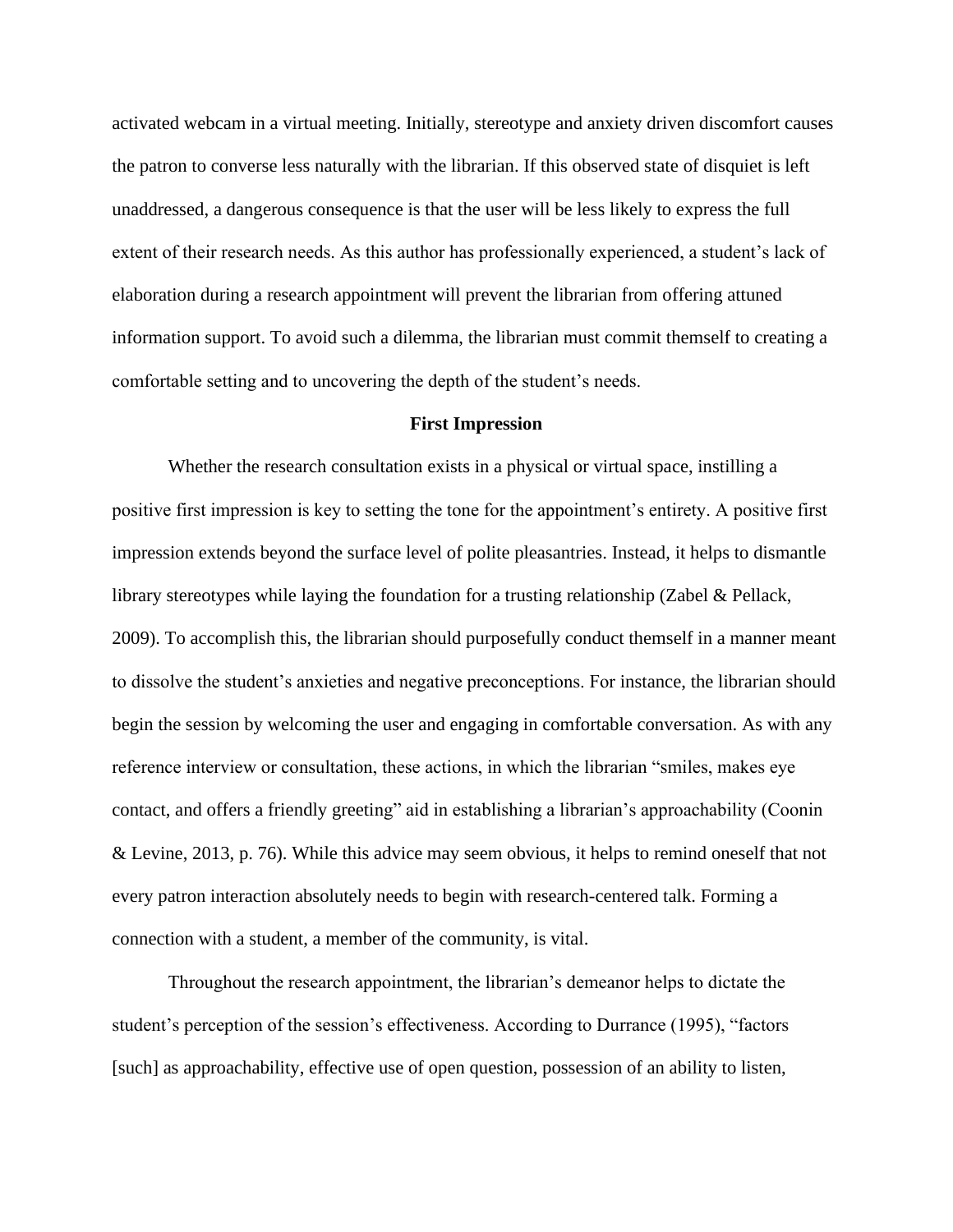showing interest, or the ability to determine needs are present" outweigh the importance of accuracy when measuring reference success (p. 257). In this regard, the librarian's level of approachability directly relates to the success or failure of the research appointment. For instance, not being a "unidimensional activity," an intricate tie exists between fulfilling a student's information need and defying their negative preconceptions during a research appointment (Durrance, 1995, p. 244). As such, the librarian must positively impact the student's library perception in order to earn their interest and engagement, which will then help to improve their research skills. Consequently, a successful research appointment is one that the student perceives as effective. Therefore, conversing casually at the start of the session should not be viewed as a waste of time, but as a vital component in inspiring the bond between student and library. In a comfortable environment that helps to humanize the librarian, the patron will be more likely to fully share the breadth of their research needs. However, the complete expression of the query depends not only on the user, but also on the librarian. For instance, unsuccessful reference interactions occur when librarians "'conduct superficial reference interviews'" in which they "'fail to identify the actual information need'" (Hernon & McClure, 1987, as cited in Saunders & Ung, 2017, p. 48). Therefore, during any reference interview, it is in the librarian's best interest to listen to the student's needs, pose open-ended and follow-up questions, and then verify that they understand the user's research focus (Coonin & Levine, 2013). Through pleasant, inquisitive conversation, not only will the librarian understand the researcher's needs, but the student will also have a greater sense of their project's direction.

Considering that the initial steps of the research appointment shape the course of the interaction, the librarian must remain completely focused, mentally present, and free from distraction. The patron's needs should serve as the focal point. This mental commitment to the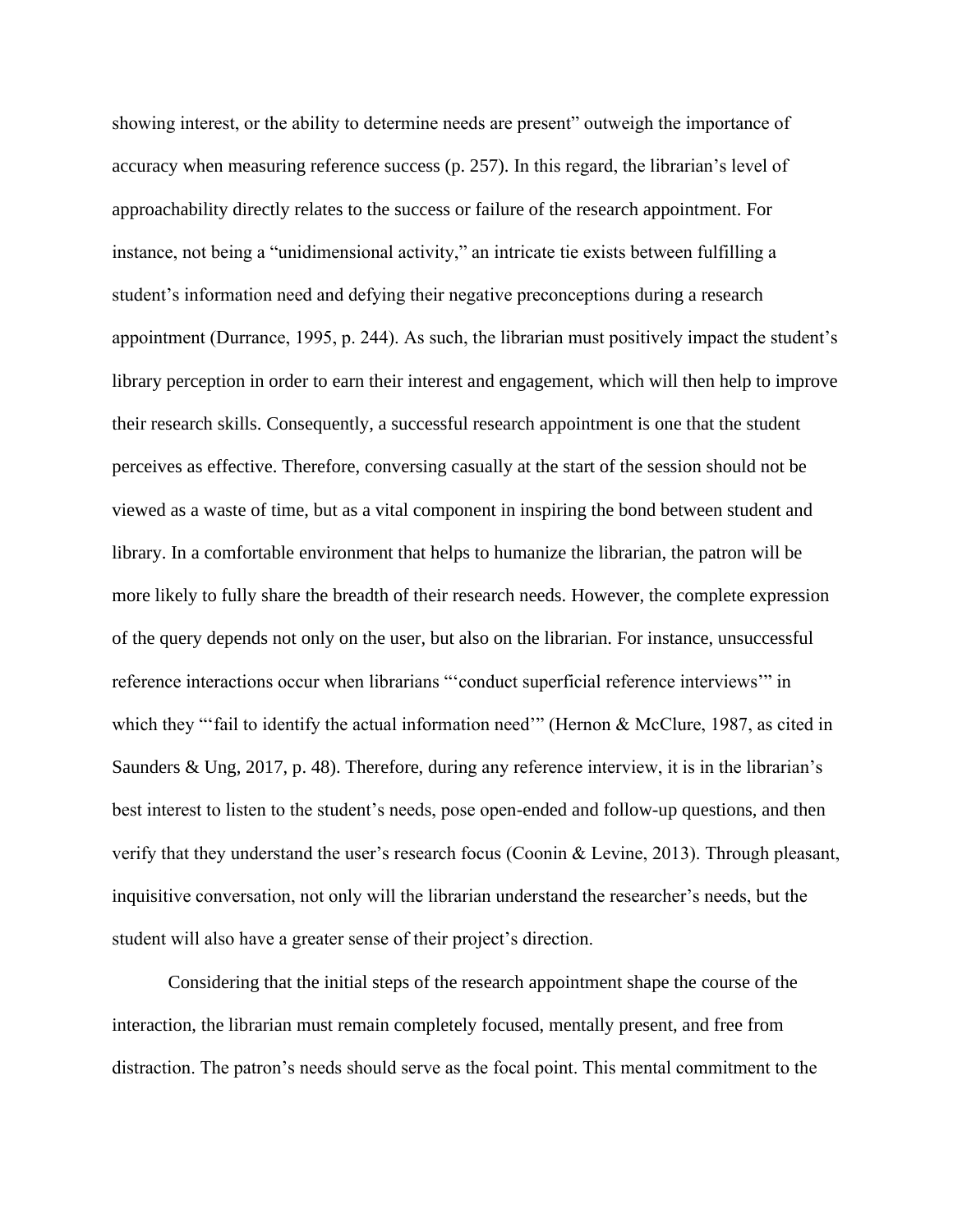reference interaction is what Prieto (2017) describes as mindfulness. While Prieto (2017) relates the need for a humanistic perspective to virtual reference, it is a state of mind that can be applied to all user interactions. Through the practice of mindfulness and emotional intelligence, the librarian is "fully aware of the present moment," granting them a better connection and deeper understanding of the patron's needs (Gonzalez, 2008, as cited in Prieto, 2017, p. 696). As a result of maintaining an emotional presence, the librarian has the opportunity to provide a more meaningful interaction.

#### **Building Confidence**

Comparatively, the necessity of building up the student's research confidence is equally as important as fulfilling their information needs. For instance, although responding to the user's immediate query serves as the primary focus of the research appointment, the librarian must also recognize the presence of lurking research anxieties. Whether they derive from sustained gaps in the student's information literacy skill set, or relate to the specific research challenge at hand, research anxieties exist as stress factors that trigger feelings of insecurity and self-doubt, leading students to limit the potential of their own ideas. If these anxieties are left unchecked, the user's critical thinking skills and research capabilities will greatly diminish (Kwon, 2008). Aware of this commonality, the librarian must strive to boost the attendee's self-confidence and morale. By serving as a "positive enabler" for the student and "creat[ing] a learning environment that encourages intellectual curiosity," the librarian will positively impact the user's research perception and integrity (Kwon, 2008, p. 129). As a result, the user will have the confidence to engage more fully in the research process, allowing their lifelong learning capabilities to increase.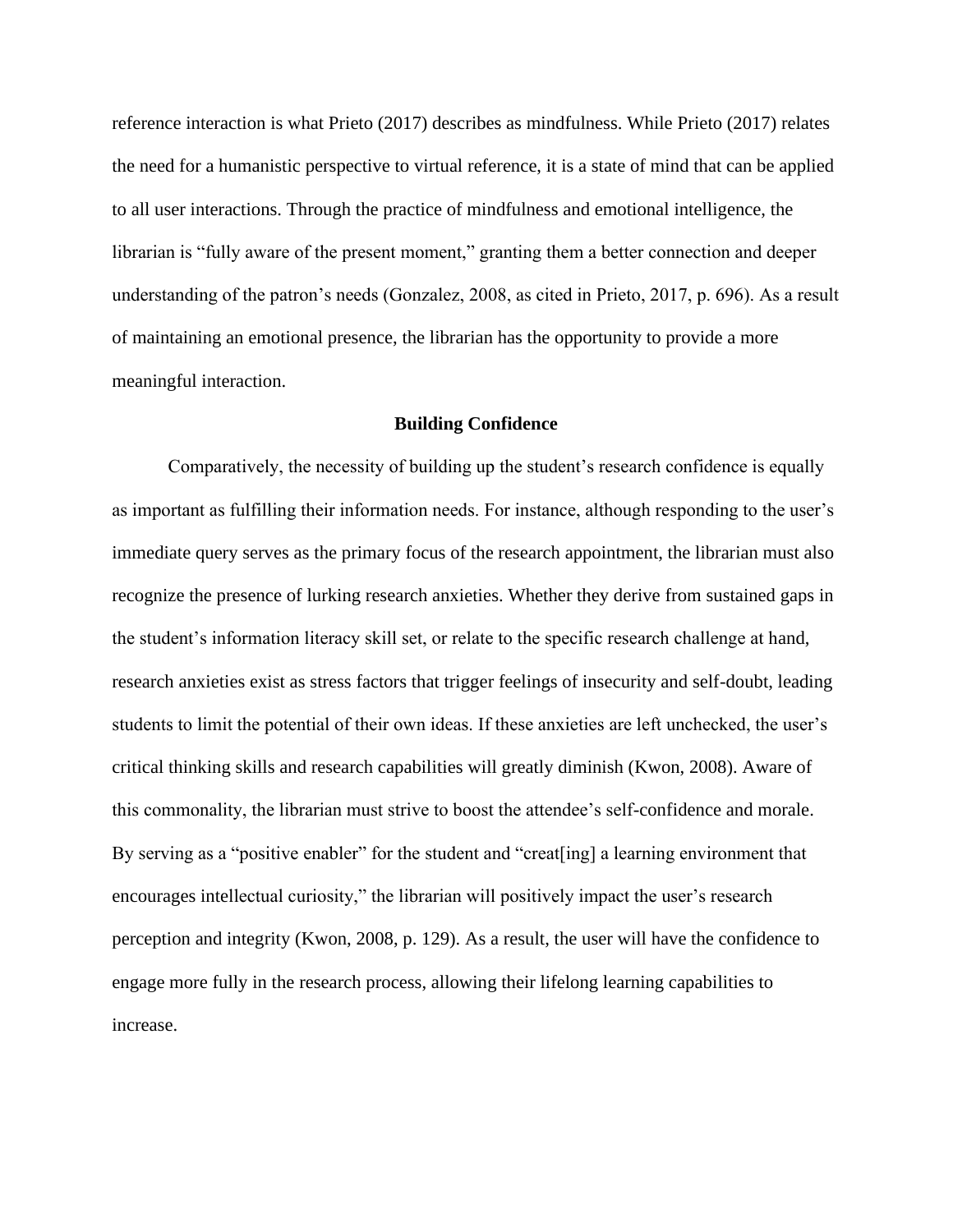The successful fostering of a user's research assuredness can be achieved naturally through casual conversation and words of encouragement. As an example, in response to a student sharing their project topic, the librarian ought to draw out the conversation by asking about their progress, inspiration, thought-process, and intent, which will improve the user's satisfaction with the session (RUSA, 2008). From there, it would be beneficial for the patron if the librarian commended them on their independent ideas and spoke positively about their project's possibilities. However, positive feedback must be balanced with constructive criticism as well, because praise alone does not challenge the student to strategically overcome obstacles or to advance to new learning goals (Hattie & Timperley, 2007). Therefore, it would prove advantageous to encourage the learner to further develop and extend their thinking. In this manner, the librarian assures the student that their own ideas are valuable. Consequently, as the user's inner research angst lessens, their research confidence will increase, motivating them to delve into the research process. As Kwon (2008) states, "confidence breeds competence" (p. 129). Therefore, in correlation with the renewed willingness to undertake research, the student's information literacy skills will gain greater definition, allowing them to become a more adept information user.

Building the patron's research confidence becomes especially pertinent when one considers that all users, from freshman to graduate students, experience research anxiety at least once during their academic career. According to McAfee (2018), library anxiety is a natural and prevalent state that derives from the isolating, emotional state of shame. Similarly, Black (2016) argues that many students avoid asking for research assistance due to a "fear of being exposed as ignorant" (p. 46). While shame-born anxiety is natural, one must also expect it to reoccur in a number of instances. As McAfee (2018) writes, some "students naturally experience shame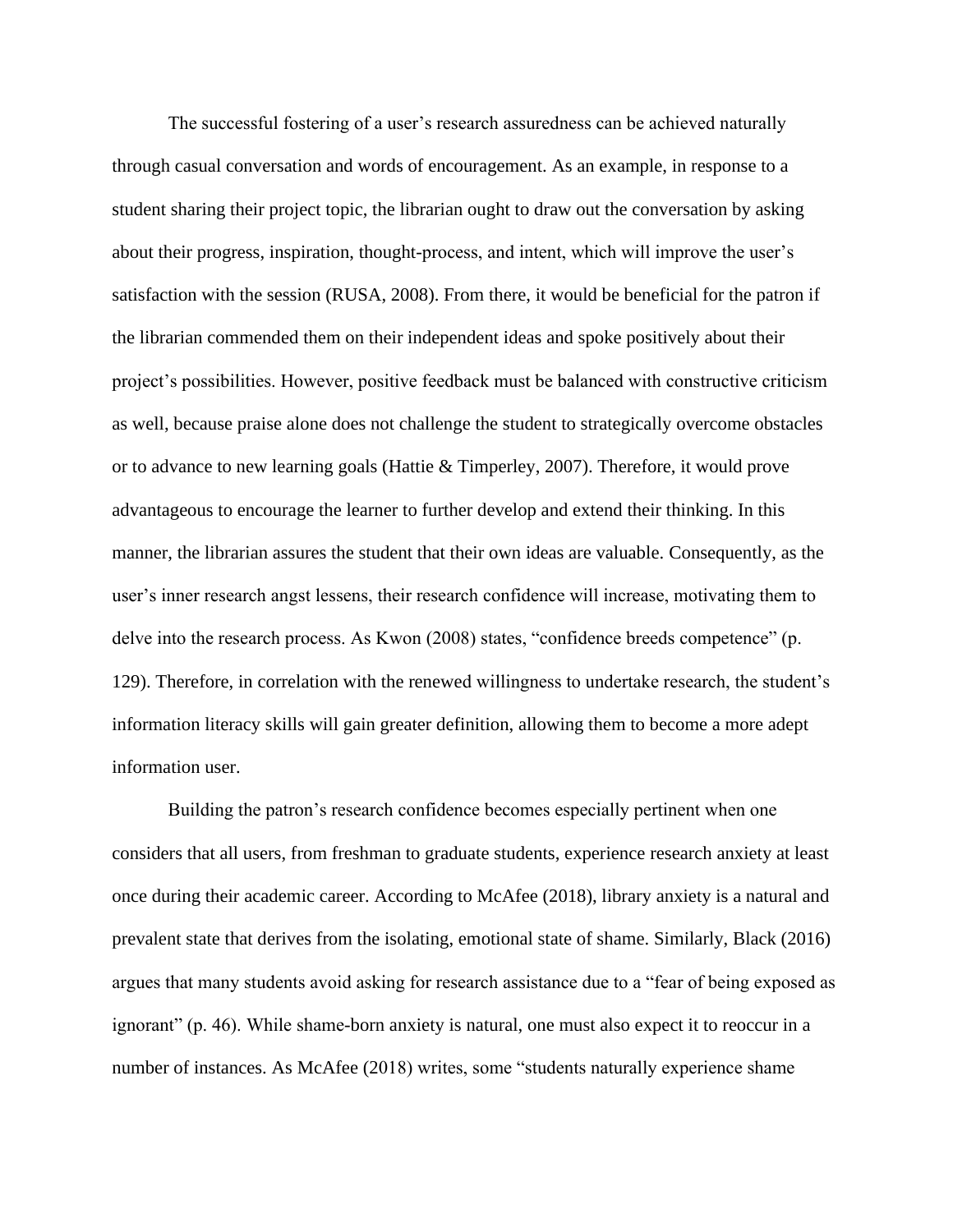during the initial stages of research," while others experience it when entering the library (p. 252). Despite its differential occurrences, shame is reliable in causing "self-conscious emotions where one feels diminished," and without the interruption of meaningful support from a librarian, it will not yield (McAfee, 2018, p. 239). Therefore, during a research appointment, the librarian must take care to build the student's confidence, to create an atmosphere of acceptance, and to convey that research anxiety is a normal part of the student experience (Black, 2016). Part of this effort requires the librarian to recognize factors that may cause students to feel "alienated and disconnected" during a research experience or library interaction (McAfee, 2018, p. 253).

## **Recognizing Experiential Differences**

While imparting research guidance, the librarian must not take their own expertise for granted. Undoubtedly, the librarian has an immeasurable amount of wisdom to share with the user. However, the student will not properly absorb and process that wisdom unless it is communicated in a manner that resonates. In order to convey information literacy guidance effectively, one must consider the patron's point of view. Primarily, the librarian must not overlook the difference between their own research experience and that of the student's. Such inattention would prove detrimental to the consultation's success. After all, while the librarian can seamlessly navigate an information interface, the user often views the same online platform as foreign and intimidating. At times, these obstacles translate into "frustrations with the library" which continue to mount if search dilemmas remain unresolved (Kwon, 2008, p. 125). Similarly, many students simply do not know how to begin their research and lack the necessary search strategies. Some of this unfamiliarity derives from library anxiety which "may impede cognitive processes during the information search process in the library" (Kwon, 2008, p. 118).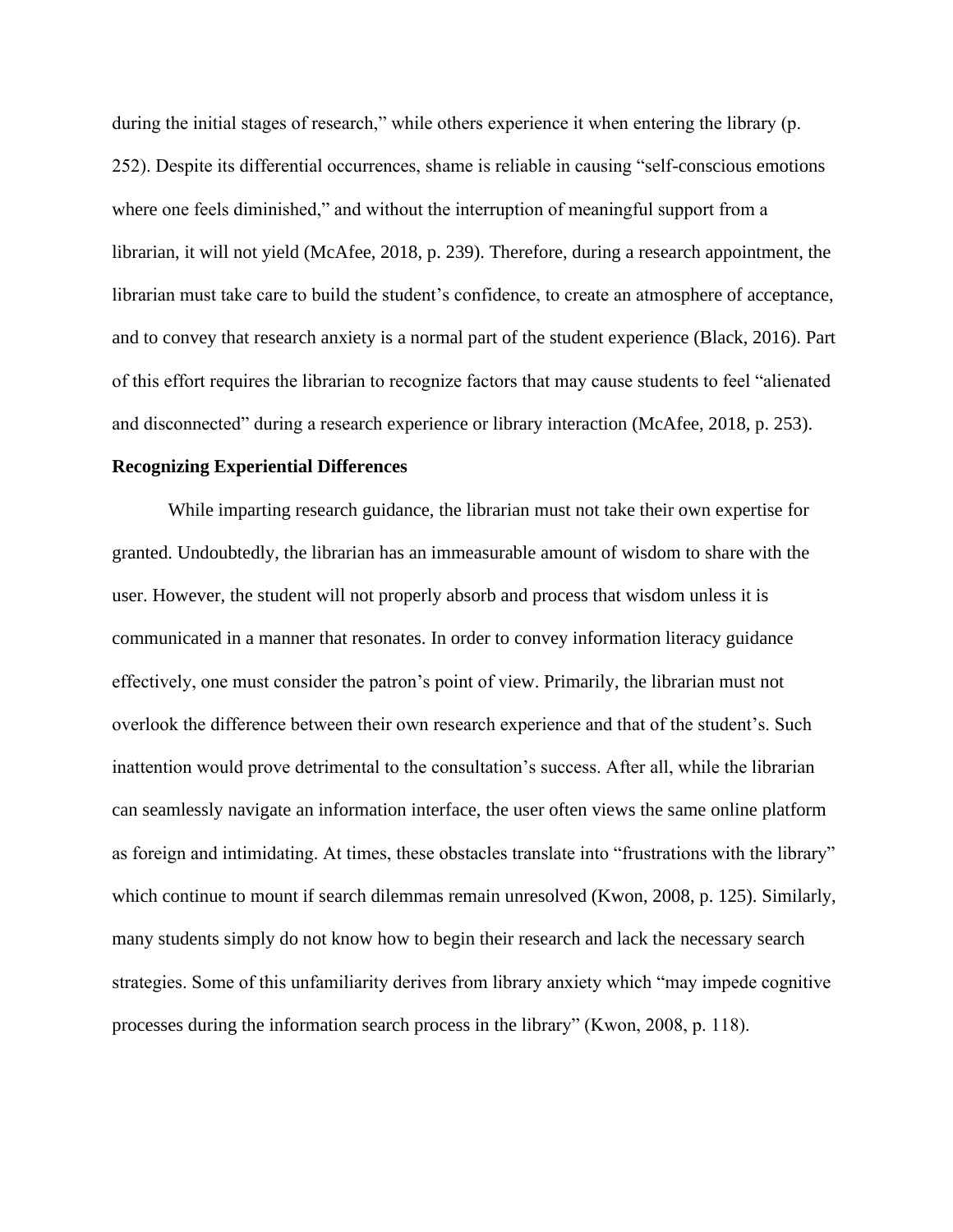Unfortunately, this scenario is all too common. Searching struggles tend to not only result from, but also cause, library anxiety.

### **The Problem of Passivity**

The cycle of research obstacles and disappointments further convinces the user that they are incapable of independently navigating the information landscape. As a dangerous consequence of research anxiety, a student may enter a state of academic "self-handicapping" (Thomas & Gadbois, 2007, p. 101). Self-handicapping is a case in which a student, immersed in a negative self image, inevitably "cope[s] with stress through both mental and behavioural disengagement" and "work-avoidant" tendencies (Thomas & Gadbois, 2007, p. 104). In this state, the student, engaged in a pessimistic mindset and expecting to fail at an academic endeavor, often chooses to avoid studying or to procrastinate (Thomas & Gadbois, 2007). While Thomas and Gadbois (2007) mainly attribute self-handicapping to coursework, applying it to research efforts and library use seems just as likely. In this sense, the weight of self-doubt can prompt a user to halt their research efforts. Similarly, in the setting of a research consultation, self-handicapping behavior may tempt the patron to adopt the role of the information bystander. In this unpromising position, the learner may feel uninspired to improve their information literacy skills. Moreover, they might resign themself to passively wait for the librarian to solve their information dilemmas. Not only does this kind of interaction lack meaning, but it also fails to provide the student with the experience needed to become a capable researcher. As Lepper and Woolverton (2002) note on the subject of exceptional tutors, merely transmitting information and instruction to a student is not enough. Rather, when adopting the role of the tutor, one must "devote constant and considerable attention to motivating and providing emotional support" (Lepper & Woolverton, 2002, p. 141). As such, with the goal of strengthening the user's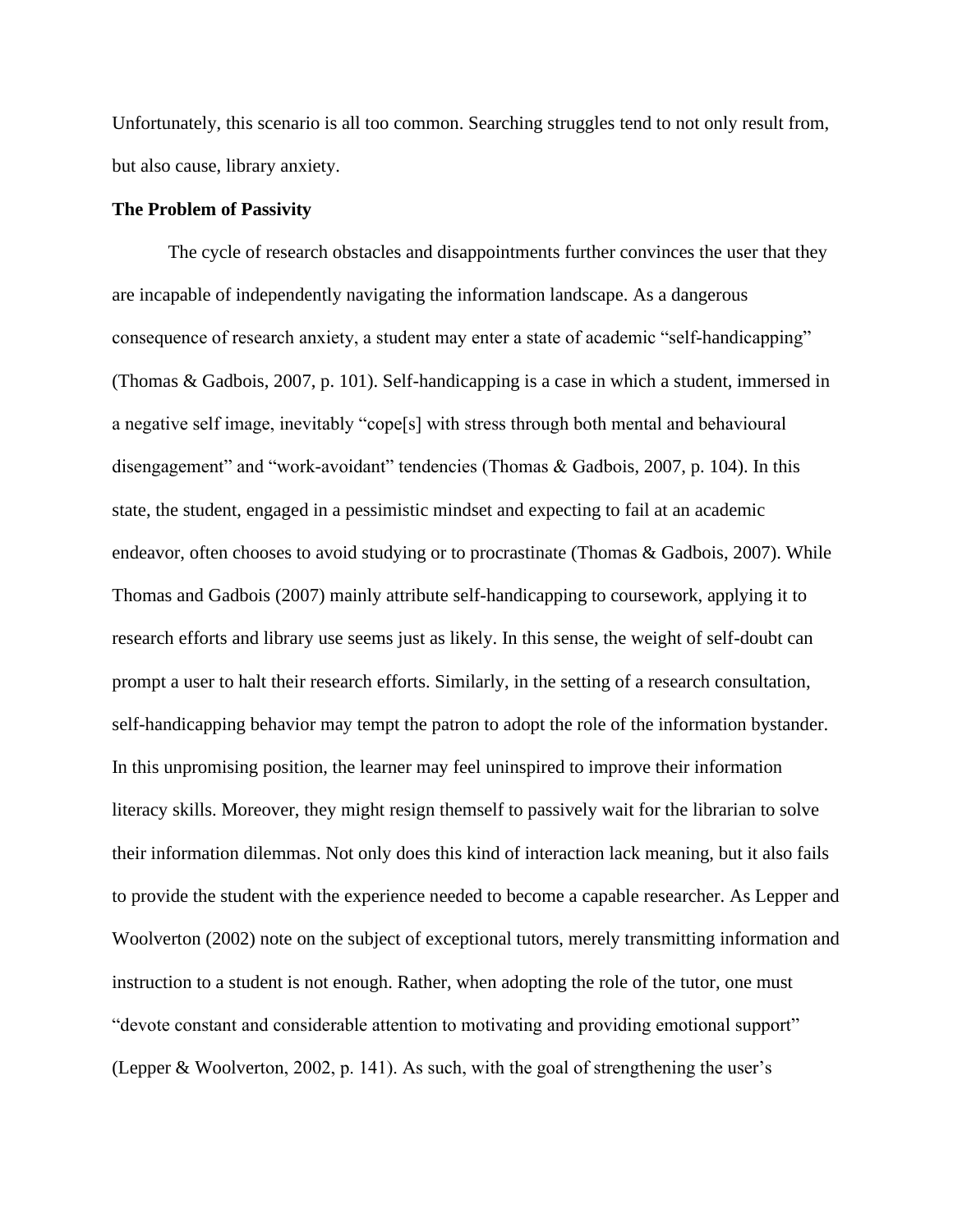information literacy competency, and having considered the user's perspective, the librarian must respond appropriately. In this situation, the most effective method would be to engage the student, to draw them out of their passive state, and to involve them in the search.

## **Research Partner**

During a research appointment, the librarian has the opportunity to advance their position from that of research teacher to research partner. To earn this enhancement, one of the librarian's prime aims should be to engage the student in the search, rather than taking full control of the session's direction. As Ellis (2004) argues, "the reference librarian cannot be effective in their teaching role, unless they resist the urge to commandeer the reference engagement by making decisions or worse, providing answers, as is the case in ready reference questions" (p. 12). Obviously, the success of the appointment partly relies on the librarian's willingness to share the stage with the student through engagement. By involving the user in the search, the librarian is providing them the skills to become a more capable researcher. This partnership between student and librarian should take form after the user's information needs are presented. The solidification of this dynamic can occur quite simply, and in a number of ways. For instance, the librarian may request the patron's opinion at the onset of the search: *What do you think our search terms should be?* or *Can you think of any synonyms for these keywords?* Such casual questioning has a number of meaningful effects. For instance, if posed in a relaxed but encouraging tone, it reestablishes the librarian as an open figure that the student can trust, allowing for comfortable cooperation. In this regard, Jiao and Onwuegbuzie (2002) suggest, "librarians should strive to foster a collaborative environment" in which students' research goals are achieved, and their library anxiety is reduced (p. 72). By asking the user open-ended questions in the approach of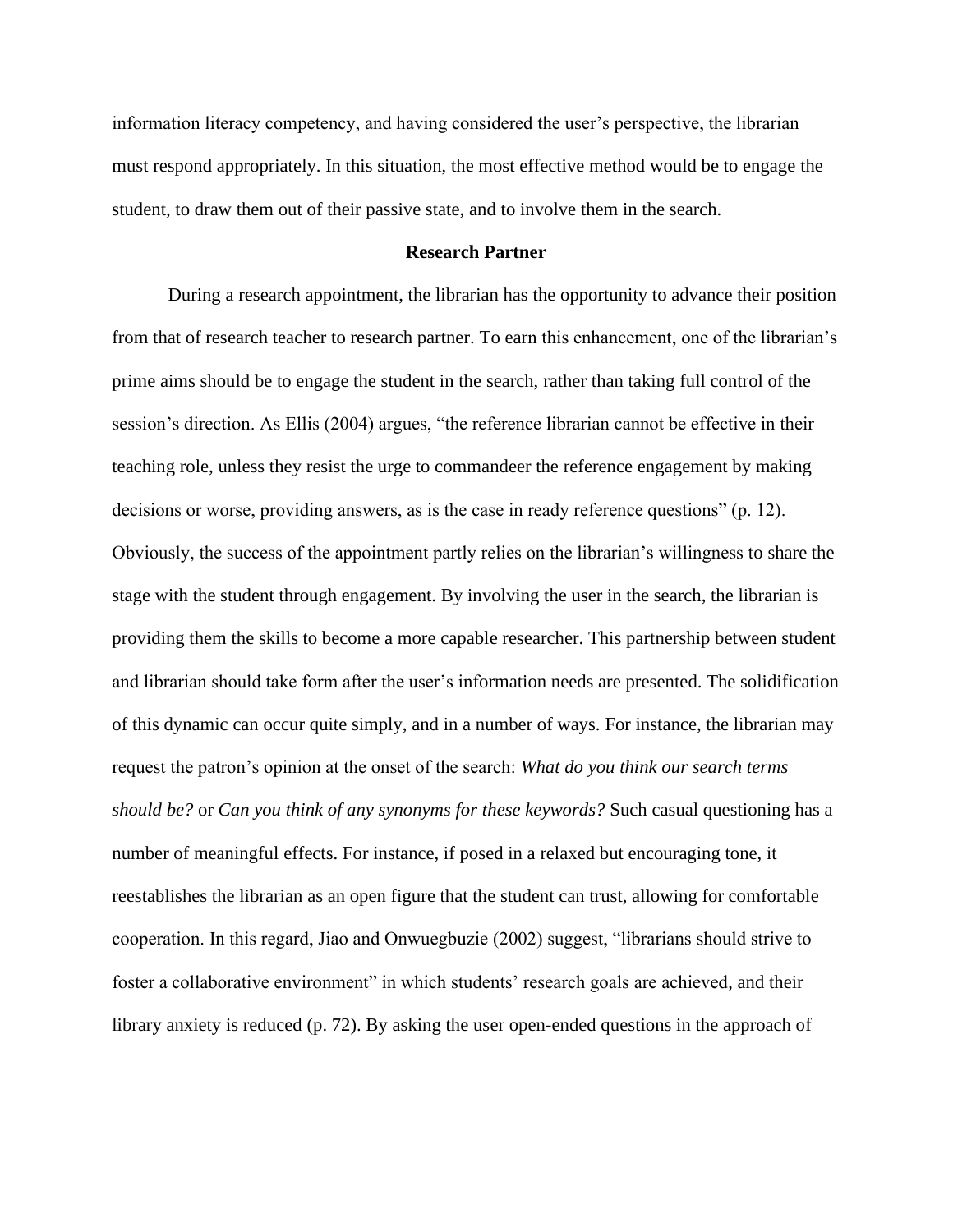Socratic teaching, and by inspiring a safe setting, the user will understand that their participation is welcomed and necessary (Lepper & Woolverton, 2002).

To further establish the partnership, the librarian may admit that they are not an allknowing expert. Specifically, while the librarian has research expertise, they do not have the same familiarity with the student's chosen academic discipline. As such, the librarian would appreciate guidance and brief subject overviews from the student at times. This partnership reflects social interdependence, a theory which proposes that "positive interdependence culminates in promotive interaction," consisting of the user and librarian collaborating to fulfill the user's "library search goals" (Jiao & Onwuegbuzie, 2002, pp. 75-76). In such an instance, the librarian is not only establishing teamwork and partnership, but also trust. Mainly, the librarian is trusting the student to provide background information and context for the research topic. Knowing that the librarian is relying on the patron in some capacity will instill a sense of pride and purpose in the student. Moreover, this arrangement will help to dismiss the stereotype of the librarian as a superior, all-knowing figure. Furthermore, it confirms the equally significant roles in the partnership: the librarian, the provider of research expertise, and the student, the provider of subject insight.

# **Demystifying the Search**

In respect of the student's point of view, the librarian must maintain sensitivity and personalized communication throughout the session. This practice is especially necessary while introducing the user to the academic library's online resources. Despite today's internet savvy culture, many users face "immense emotional challenges" as they struggle to navigate a library's online system (Kwon, 2008, p. 129). Therefore, during the research appointment, the librarian should strive to familiarize the student with some of the library's electronic resources. As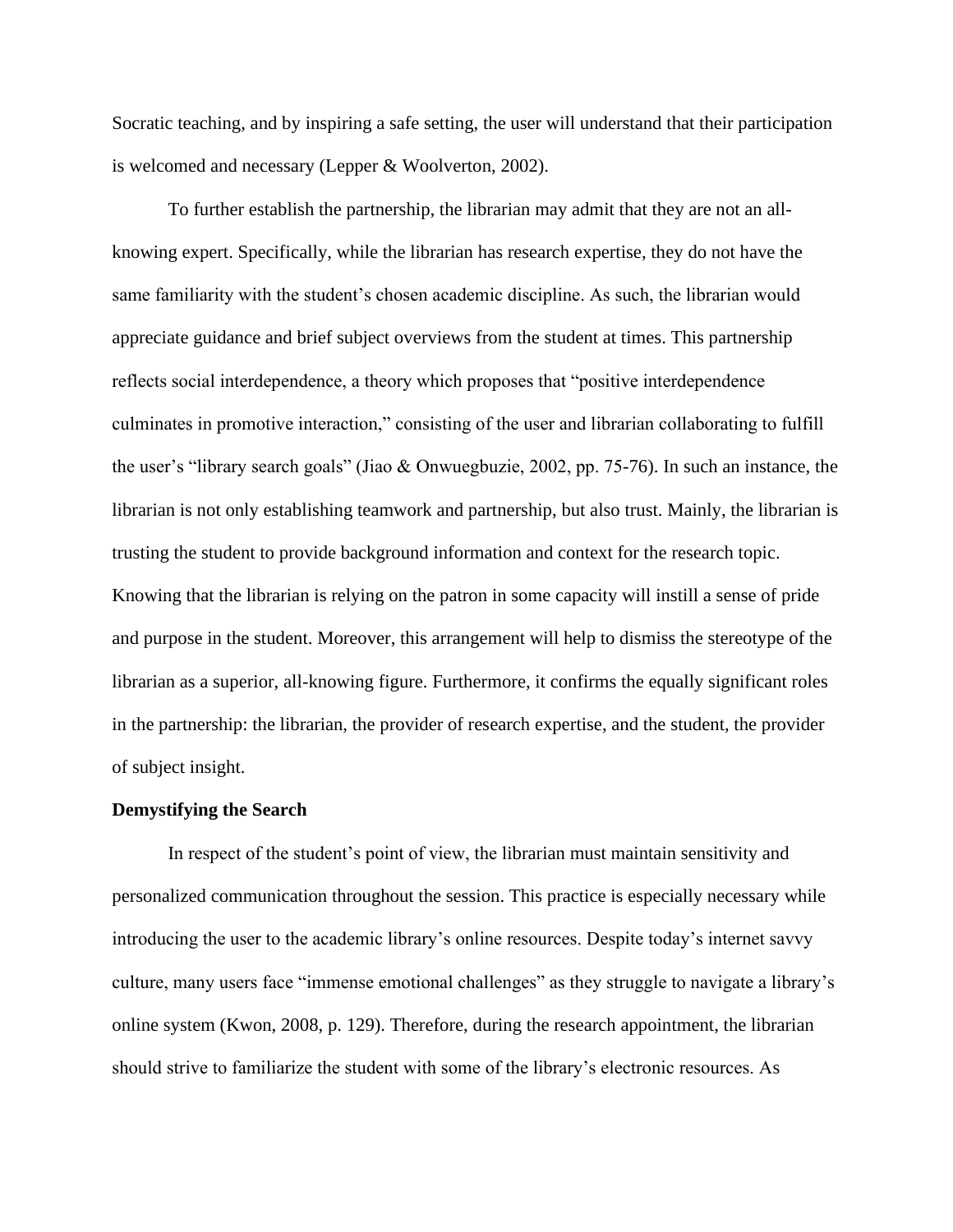Saunders and Ung (2017) state, "integrating some instruction in the location, evaluation, and use of the resources in order to help the patron become self-sufficient" is an important aspect of the research consultation (p. 46). This suggests that a research appointment should not simply provide a student with an information source, but also lead them through the search. Guiding a user through the search steps is important, partly because the user may not truly realize the expanse of their information literacy gaps. In actuality, they are "'unaware of what they do not know'" (Neely, 2002, as cited in Ellis, 2004, p. 11). As such, the librarian can be "intentional" in including a "brief IL session" on how to navigate and utilize the library's online resources during the research appointment (Harmeyer, 2010, p. 359).

In order to secure an authentic partnership, the librarian must convey advice in language that resonates with the student. After all, most patrons are not privy to the technical terminology regularly used in research and the library field. As Augustine and Greene (2002) comment in reference to a library website's design, "the use of highly technical language and jargon in library Web sites frequently poses difficulties for users of library Web sites as well" (p. 355). Imaginably, similar barriers could create unwelcome distractions for the student during a research appointment. For that reason, unless deemed necessary, the librarian should avoid using excessive jargon. When certain terminology is needed, however, it would be helpful to first state the word, and then offer a synonym or brief description that illuminates the term's meaning. By doing so, the librarian bridges the gap between the technical and vernacular language. For example, when claiming that a source is *relevant*, the librarian may want to add: *The source matches our research topic and keywords.* Similarly, the librarian should demonstrate exactly *how* they reach specific conclusions. For instance, the librarian could point to the clues that helped to identify the source as relevant. Awareness of the student's perspective must remain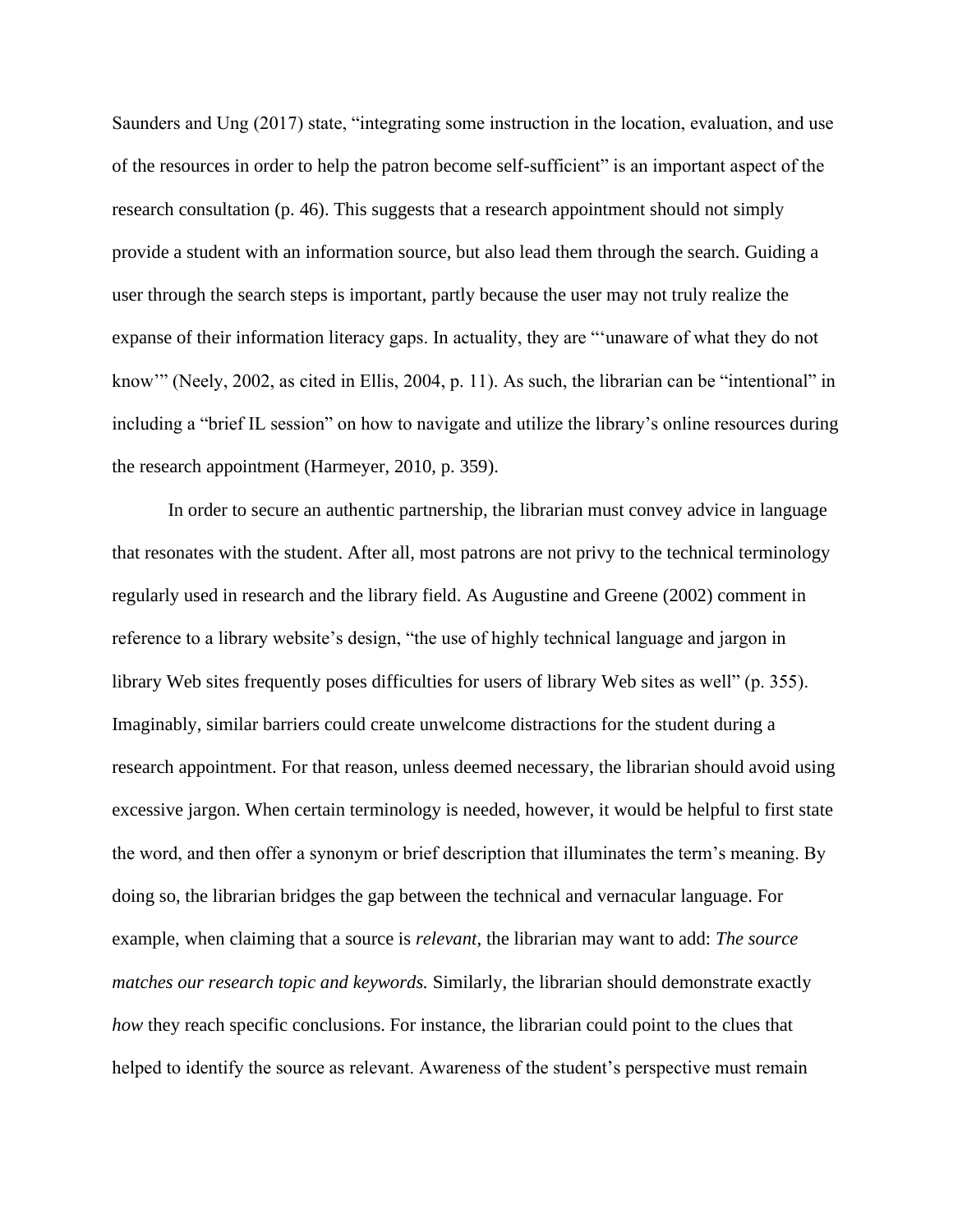present throughout the research appointment, especially when accompanying a student in the search process.

Introducing students to a search can be accomplished through the use of accessible descriptions and comparisons. While the "real-world analogies" may be informal in nature, they can "be used to help students understand difficult new concepts" (Lepper & Woolverton, 2002, p. 145). For instance, a database's array of search limiters often has a dizzying effect on users. To lessen this overwhelming sense, the librarian could compare the database's search limiters to categorized options on a restaurant menu or to search filters used on online shopping sites. Additionally, after the librarian introduces the student to a few of the filters, they could decide together which limiters would be most effective in the search. The librarian should also highlight important features that can make the patron's research experience easier. For instance, in relation to a source's abstract, the librarian might say: *The abstract provides a brief, critical summary of the article. It's like a movie preview. It helps you to decide whether or not you should watch the whole thing.* Overall, by making relatable comparisons, lessening unnecessary jargon, and speaking in familiar terms, the student will gain a sense of empowerment. Moreover, they will attain the comfort of knowing that the academic library's resources do not exist to intimidate, but rather to make their research more effective and efficient. Positively reinforcing these details will lead to a beneficial conclusion.

#### **Closing Impression**

Equally as important as creating a comfortable environment is initiating a positive, lasting impression at the close of the research appointment. At this moment, the librarian must reiterate that the academic library is a welcoming, caring, and "safe place [where] a student may go to find answers" (Grallo et al., 2012, p. 190). Adhering to the research consultation's theme of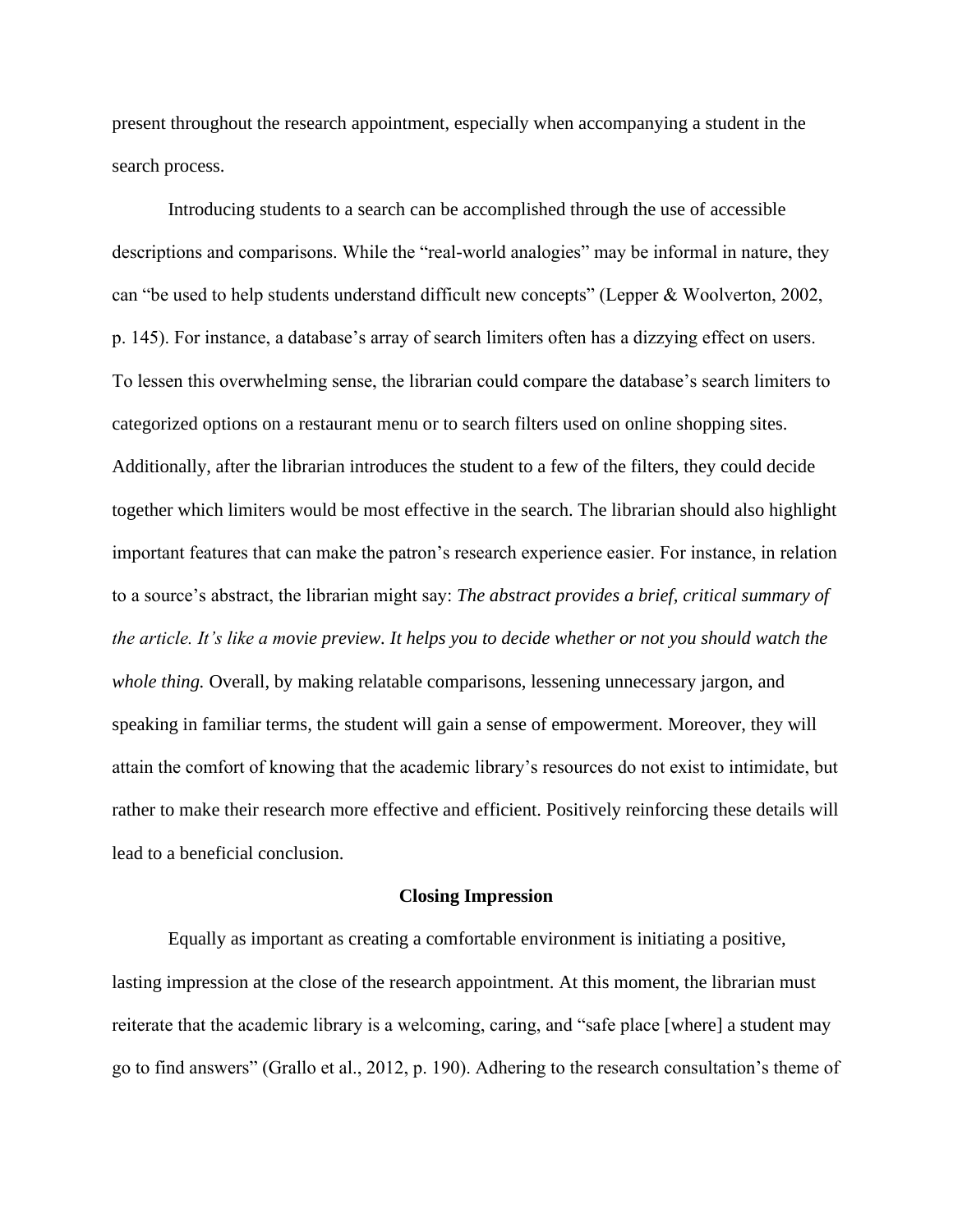partnership, the closing exchange should be conveyed with sincerity and enthusiasm. For instance, the librarian could congratulate the student once again for developing a compelling research topic, or for overcoming a research hurdle. Additionally, the librarian could invite the patron to keep in touch about their academic progress and to reach out for future assistance. Lastly, the librarian should thank the student for scheduling the appointment. This *thank you*  should not be out of blind politeness. Rather, it should be in response to the recognized benefits that result from scheduled consultations. Namely, despite existing on an individual level, research appointments lead to community building, a more accurate understanding of the student perspective, and the identification of common information literacy gaps. However, these invaluable rewards will only come to fruition if a user has the awareness to schedule an appointment with a librarian. Certainly, a *thank you* is much deserved, considering that a dialogue between student and librarian is "mutually beneficial" (Appleton & Abernethy, 2013, p. 210). After all, the insight gained from research consultations can potentially aid in the improvement of library services and instruction practices.

The benefits of the closing impression can extend beyond the appointment. For example, during particularly stressful times in the academic year, such as midterm and final exam periods, the librarian may choose to check in with and remind past research appointment attendees over email that personalized research support is available. Similarly, if the librarian happens to recognize a research appointment participant at the library or on campus, it would be meaningful to offer a kind greeting. This will indicate to the student that the librarian remembers them, and that the library is their space. Lastly, what is most significant about the closing impression is that it solidifies the relationship between librarian and patron. In this regard, it reaffirms the academic library's role as a safe environment in which students are welcome and research obstacles are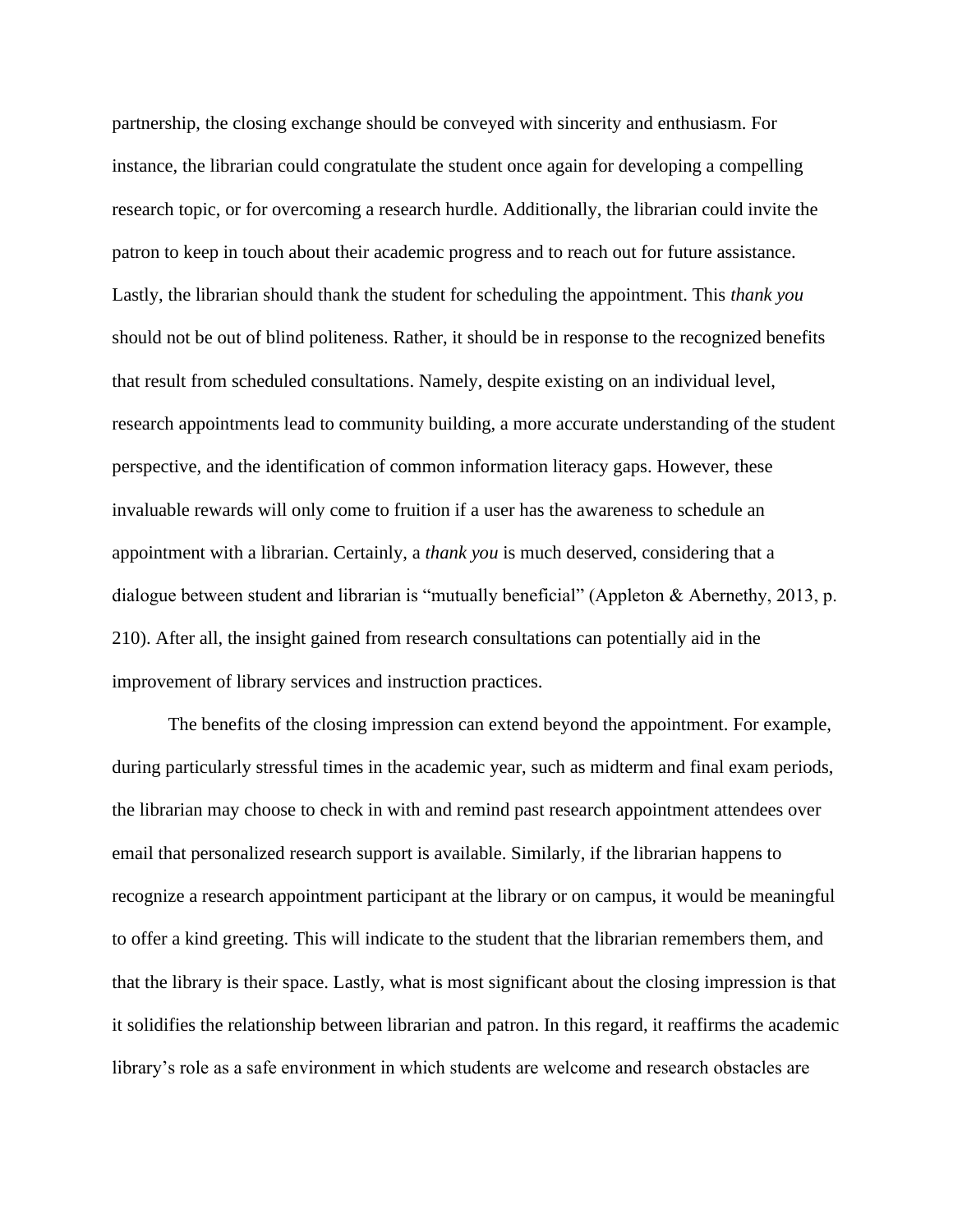overcome. Moreover, it reassures the user that during their most troubling moments, they can turn to the library, physically or virtually, for research support and encouragement.

### **A Timely Opportunity and Responsibility**

Certainly, the need for virtual research appointments has been especially prevalent during the coronavirus disease 2019 (COVID-19) pandemic. In a time of quarantining and social distancing, the general population has experienced anxiety at new heights. As Otu et al. (2020) state, COVID-19 prevention strategies, "which limit normal human interaction–combined with fear of the consequences of infection and social media misinformation–increase the levels of chaos, stress and tensions within communities," (p. 3). This unrest easily spreads, affecting society as a whole. However, it also affects people on an individual level (Moukaddam & Shah, 2020, p. 12). After all, fears of infection, social distancing, and "job losses and financial instability" have led to serious mental health symptoms (Otu et al., 2020, p. 3). In this regard, Moukaddam and Shah (2020) emphasize that preventative measures "may differentially exacerbate anxiety and psychosis-like symptoms as well as lead to non-specific mental issues (eg [*sic*], mood problems, sleep issues, phobia-like behaviors, panic-like symptoms)" (p. 12). What helped to trigger these timely mental health outcomes was COVID-19 robbing the general public of their sense of normalcy.

When applying the reality of the coronavirus pandemic to college students in academic communities, the negative mental health effects seem quite urgent. For instance, college students often have "amplified energy, novelty, motivation, curiosity, and enthusiasm" (Imran et al., 2020, p. S-3). Moreover, they are traditionally accustomed to the rhythm of an on-ground classroom setting, one in which participation is encouraged and casual socialization with classmates naturally takes place. Therefore, the reality of COVID-19 prevention strategies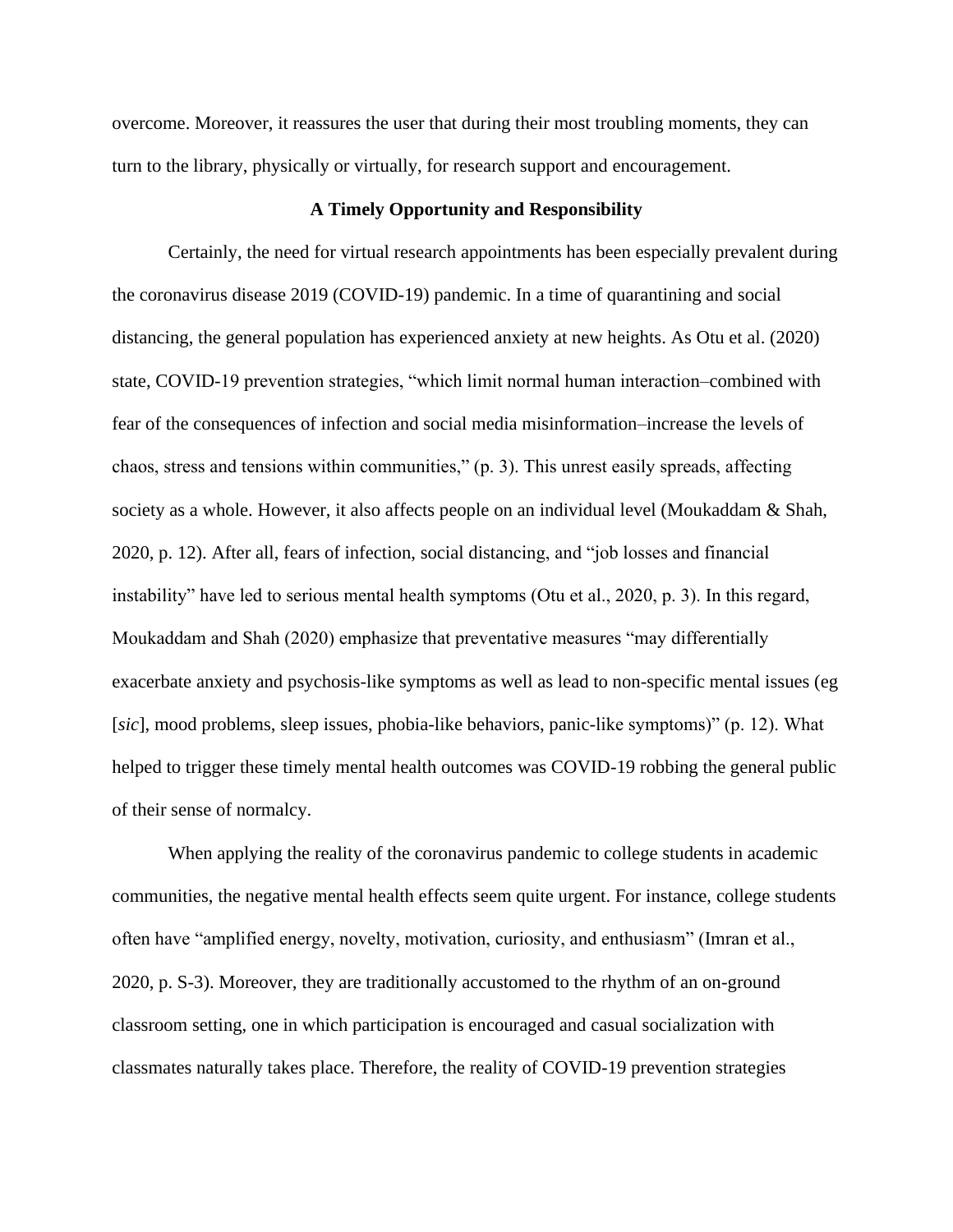essentially barring them from their intellectual and social environments can feel devastating. Combined with uncertainty, economic stresses, and health anxieties, college students may feel "frustrated, nervous, [and] disconnected" (Imran et al., 2020, p. S-3). This new, shaken reality can easily exacerbate students' academic stresses, making the completion of assignments feel difficult. Consequently, librarians have the opportunity and responsibility to utilize the research appointment service as a vehicle to address users' information needs while providing social support.

In the current climate, social interaction is one of the main interests and needs of students. It is imperative for librarians to create a comfortable interaction for the user during the scheduled virtual consultation. While fulfilling the patron's immediate research need should be the goal, the focus should also be offering kindness, empathy, and sincere interest in the student's personal well-being. While adopting the role of the "nurturant," a blend of sincerity, consideration, and imparted information guidance will carry great significance (Lepper & Woolverton, 2002, p. 145). As Bennett (2017) writes, the convenience, conciseness, and attention available to students through virtual research appointments "not only boosts the research success of the student, but helps them to feel more positive about the library, and connected to campus" (p. 197). Now, more than ever is the time for librarians to employ interpersonal skills, to engage in lighthearted conversation with students, and to assure users that physically or virtually, the library is a safe haven that offers information support and a sense of community.

#### **Conclusion**

The academic library research appointment is a service that should not be overlooked. When effective, a scheduled consultation leads to invaluable benefits such as improved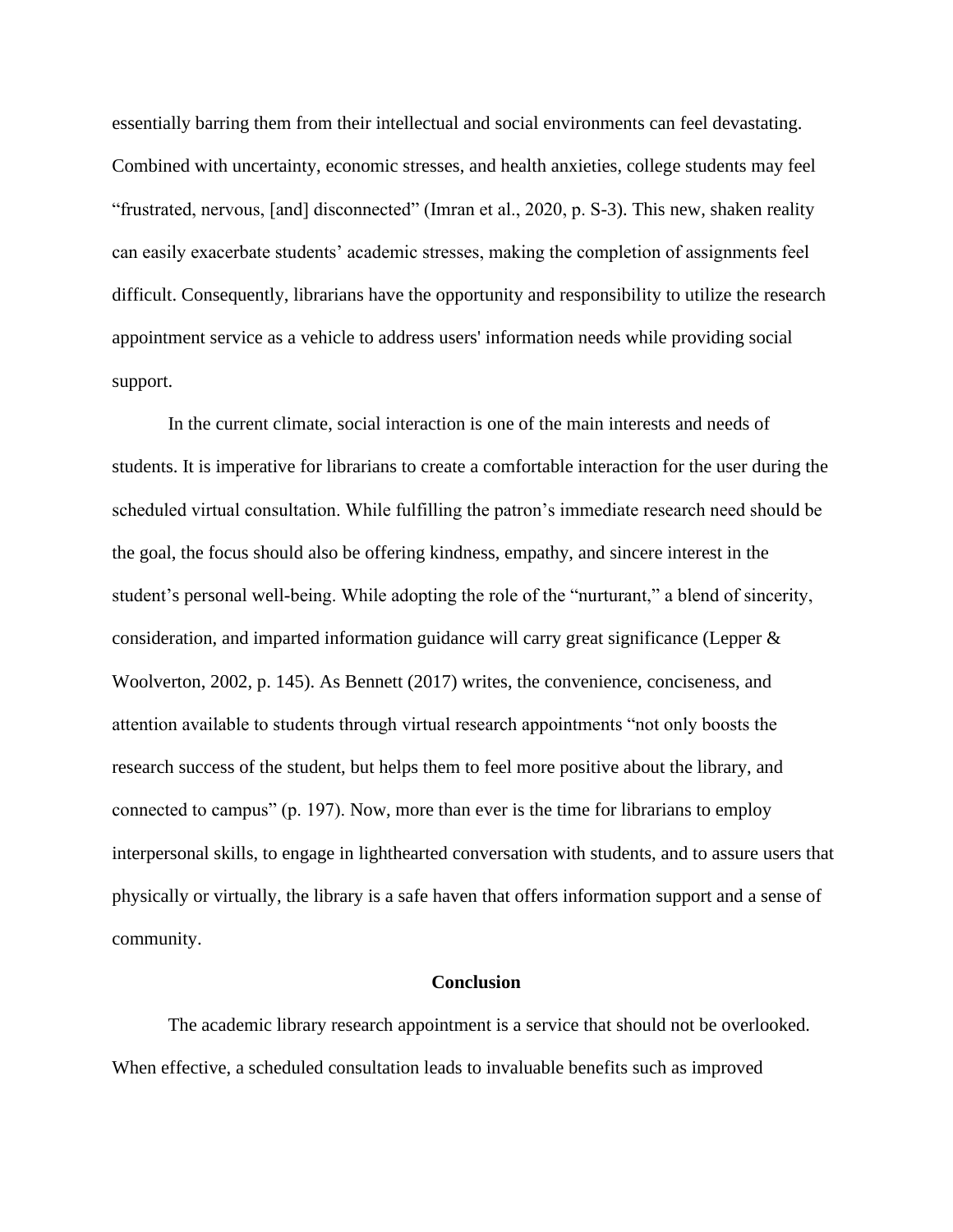information literacy skills, the dismantling of library stereotypes and anxiety, and the building of community. These rewards are intrinsic to the librarian's behavior. Unless the librarian fully commits themself to the success of the interaction, the full extent of the service's values will not be attained. As such, it would be the librarian's misstep to assume that fulfilling the patron's immediate research query ensures the appointment's effectiveness. It is the librarian's ability to humanize themself, to form a partnership with the student, and to establish trust that cultivates the service's positive outcomes. During the personalized interaction, the librarian is representing the library itself. Therefore, it is the librarian's responsibility to embody what the library ideally provides: a welcoming, safe, dependable environment. In doing so, the librarian will create a communal relationship with the student, paving the way for research goals and positive connections to be attained. Undoubtedly, the academic library research appointment is a service that can yield a multitude of impressive benefits. However, only if the librarian employs interpersonal skills and practices empathy will the research appointment serve as impactful and transformational.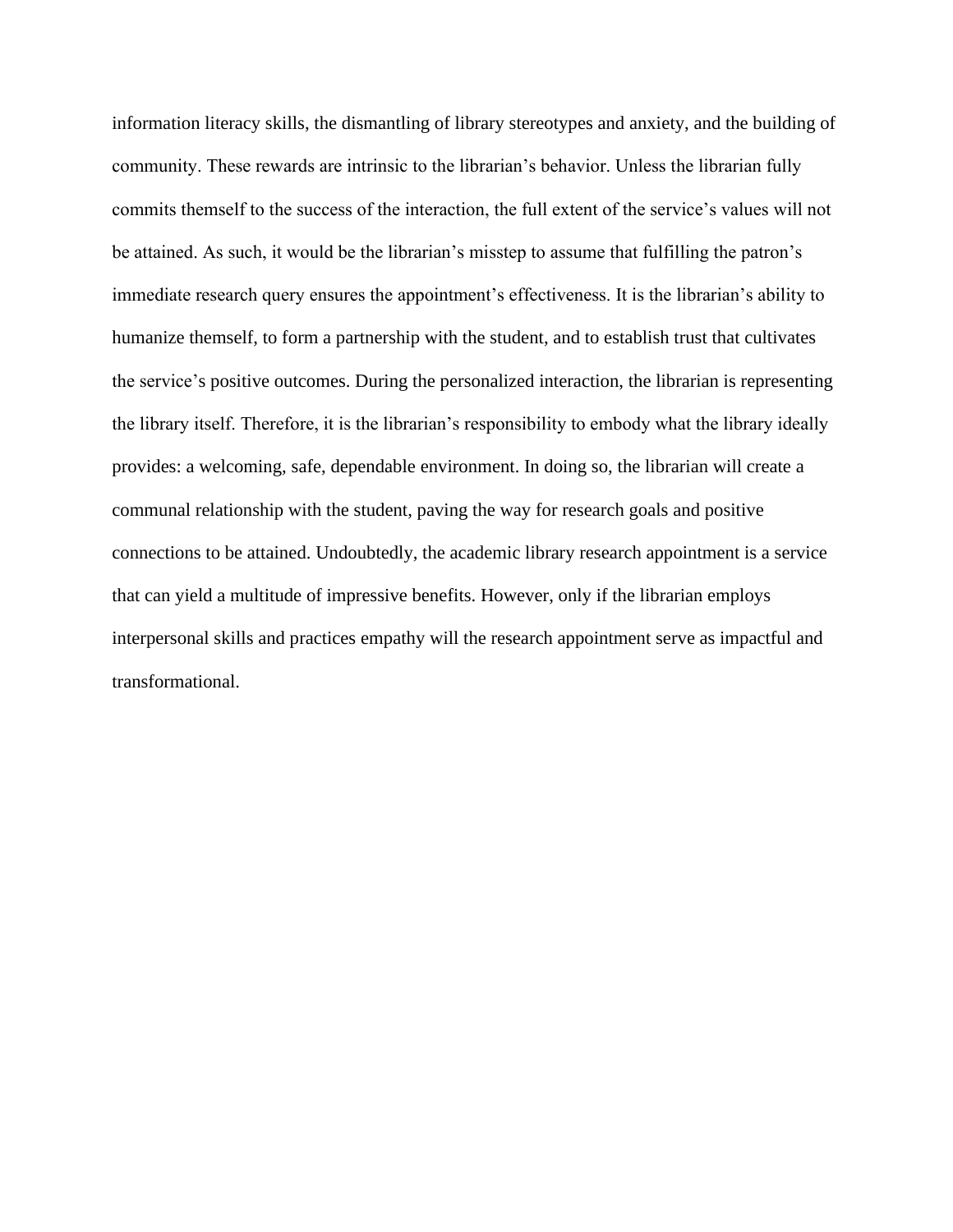#### **References**

- Appleton, L., & Abernethy, P. (2013). We said... we did!: A partnership approach to developing library and student support services. *New Review of Academic Librarianship, 19*(2), 208– 220[.](https://doi.org/10.1080/13614533.2013.800766) <https://doi.org/10.1080/13614533.2013.800766>
- Augustine, S., & Greene, C. (2002). Discovering how students search a library web site: A usability case study. *College & Research Libraries, 63*(4), 354-365[.](https://doi.org/10.5860/crl.63.4.354) <https://doi.org/10.5860/crl.63.4.354>
- Bennett, J. L. (2017). Virtual research consultations study. *Internet Reference Services Quarterly, 22*(4), 193-200.<https://doi.org/10.1080/10875301.2017.1305475>
- Black, S. (2016). Psychosocial reasons why patrons avoid seeking help from librarians: A literature review. *Reference Librarian, 57*(1), 35-56.

<http://doi.org/10.1080/02763877.2015.1096227>

- Campbell, L., Matthews, D., & Lempinen-Leedy, N. (2015). Wake up information literacy instruction: Ideas for student engagement. *Journal of Library Administration, 55*(7), 577– 586[.](https://doi.org/10.1080/01930826.2015.1076313) <https://doi.org/10.1080/01930826.2015.1076313>
- Coonin, B., & Levine, C. (2013). Reference interviews: Getting things right. *Reference Librarian, 54*(1), 73–77[.](https://doi.org/10.1080/02763877.2013.735578) <https://doi.org/10.1080/02763877.2013.735578>
- Durrance, J. C. (1995). Factors that influence reference success: What makes questioners willing to return? *The Reference Librarian, 23*(49/50), 243–265. [https://doi.org/10.1300/J120v23n49\\_18](https://doi.org/10.1300/J120v23n49_18)
- Ellis, L. A. (2004). Approaches to teaching through digital reference. *CUNY Academic Works.* [https://academicworks.cuny.edu/bb\\_pubs/1115](https://academicworks.cuny.edu/bb_pubs/1115)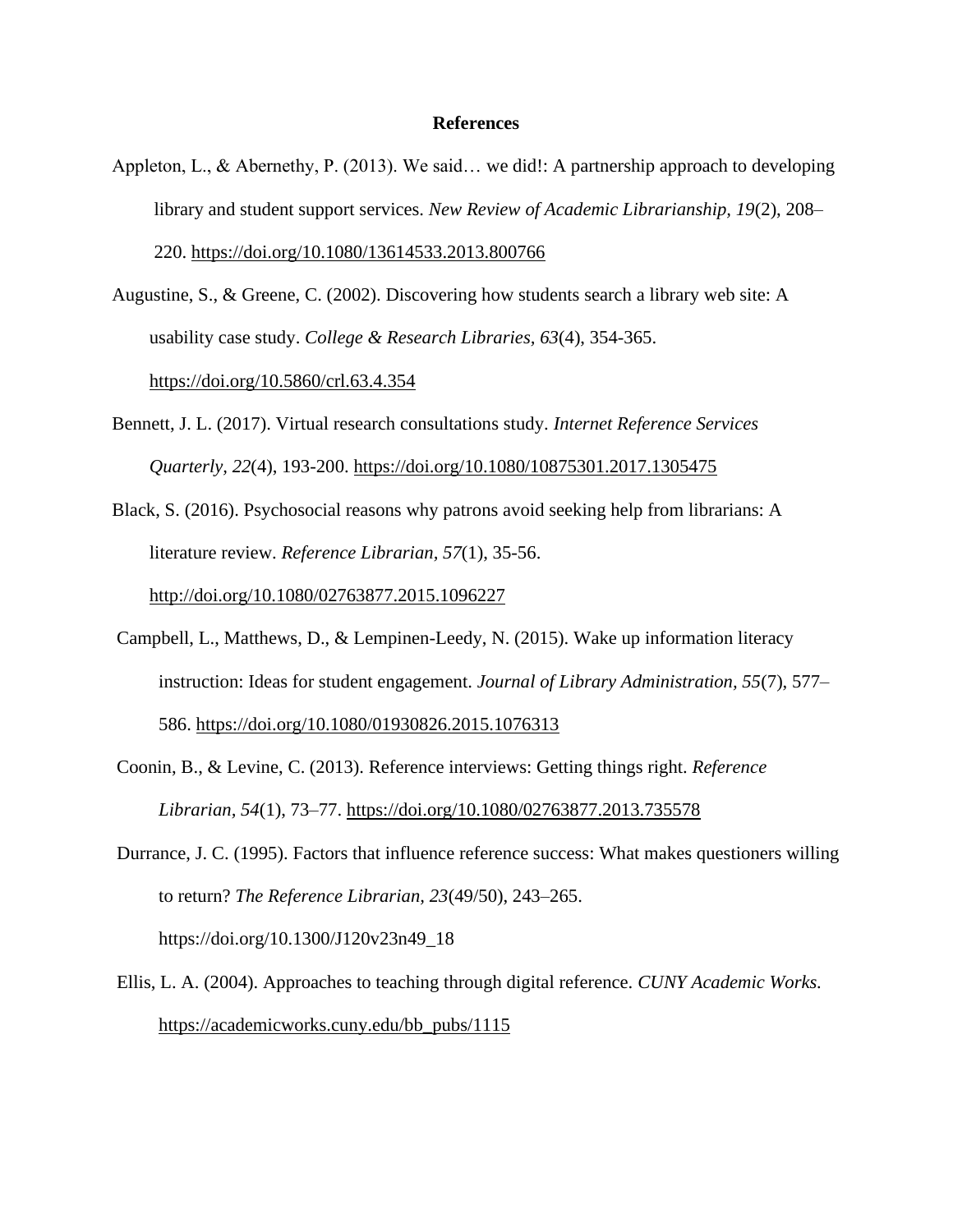- Grallo, J., Chalmers, M., & Baker, P. (2012). How do I get a campus ID? The other role of the academic library in student retention and success. *Reference Librarian, 53*(2), 182-193[.](https://doi.org/10.1080/02763877.2011.618787) <https://doi.org/10.1080/02763877.2011.618787>
- Harmeyer, D. (2010). Hybrid reference: Blending the reference interview and information literacy. *Reference Librarian, 51*(4), 358–362[.](https://doi.org/10.1080/02763877.2010.503316)

<https://doi.org/10.1080/02763877.2010.503316>

- Hattie, J., & Timperley, H. (2007). The power of feedback. *Review of Educational Research, 77*(1), 81-112.<http://doi.org/10.3102/003465430298487>
- Imran, N., Zeshan, M., & Pervaiz, Z. (2020). Mental health considerations for children & adolescents in COVID-19 Pandemic. *Pakistan Journal of Medical Sciences, 36*(COVID19-S4), S67-S72[.](https://doi.org/10.12669/pjms.36.COVID19-S4.2759) <https://doi.org/10.12669/pjms.36.COVID19-S4.2759>
- Jiao, Q. G., & Onwuegbuzie, A. J. (2002). Dimensions of library anxiety and social interdependence: Implications for library services. *Library Review, 51*(2), 71-78[.](https://doi.org/10.1108/00242530210418837) <https://doi.org/10.1108/00242530210418837>
- Kneale, R. (2009). *You don't look like a librarian: Shattering stereotypes and creating positive new images in the internet age.* Information Today.
- Kwon, N. (2008). A mixed-methods investigation of the relationship between critical thinking and library anxiety among undergraduate students in their information search process. *College & Research Libraries, 69*(2), 117-131. <https://doi.org/10.5860/crl.69.2.117>
- Lepper, M. R., & Woolverton, M. (2002). The wisdom of practice: Lessons learned from the study of highly effective tutors. In J. Aronson (Ed.), *Improving academic achievement: Impact of psychological factors on education* (pp. 135-158). Academic Press. <https://doi.org/10.1016/B978-012064455-1/50010-5>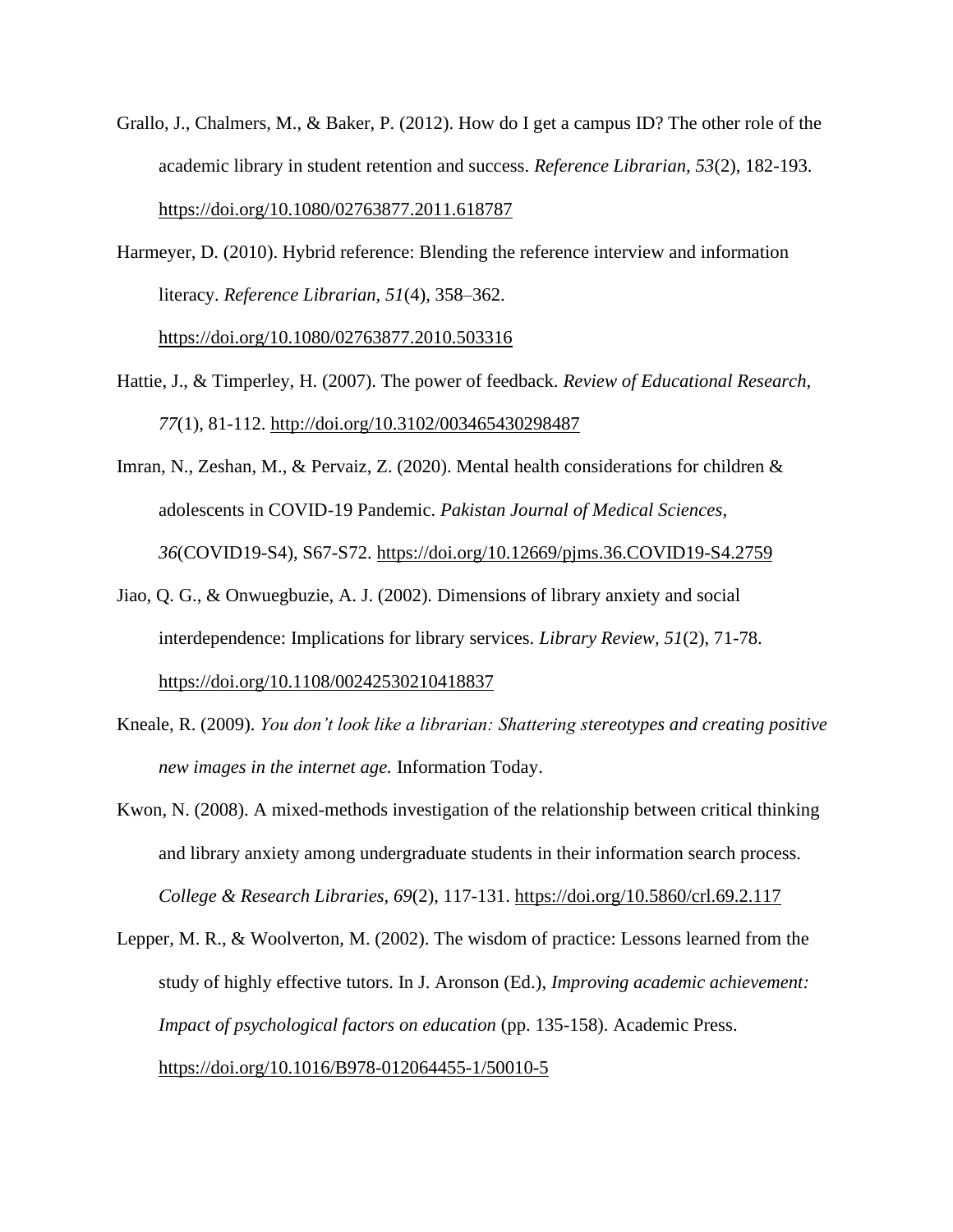- Luthmann, A. (2007). Librarians, professionalism and image: Stereotype and reality. *Library Review, 56*(9), 773-780[.](https://doi.org/10.1108/00242530710831211) <https://doi.org/10.1108/00242530710831211>
- McAfee, E. L. (2018). Shame: The emotional basis of library anxiety. *College & Research Libraries, 79*(2), 237-256.<https://doi.org/10.5860/crl.79.2.237>
- Mitchell, M., Comer, C., Starkey, J., & Francis, E. (2011). Paradigm shift in reference services at the Oberlin College Library: A case study. *Journal of Library Administration, 51*(4), 359-374. <https://doi.org/10.1080/01930826.2011.556959>
- Moukaddam, N., & Shah, A. (2020, March 15). Psychiatrists beware! The impact of COVID-19 and pandemics on mental health. *Psychiatric Times.*  [https://www.psychiatrictimes.com/view/psychiatrists-beware-impact-coronavirus](https://www.psychiatrictimes.com/view/psychiatrists-beware-impact-coronavirus-pandemics-mental-health)[pandemics-mental-health](https://www.psychiatrictimes.com/view/psychiatrists-beware-impact-coronavirus-pandemics-mental-health)
- Otu, A., Charles, C. H., & Yaya, S. (2020). Mental health and psychosocial well-being during the COVID-19 pandemic: The invisible elephant in the room. *International Journal of Mental Health Systems, 14*(1), 1–5[.](https://doi.org/10.1186/s13033-020-00371-w) <https://doi.org/10.1186/s13033-020-00371-w>
- Prieto, A. G. (2017). Humanistic perspectives in virtual reference. *Library Review, 66*(8/9), 695- 710[.](https://doi.org/10.1108/LR-01-2017-0005) <https://doi.org/10.1108/LR-01-2017-0005>
- Rogers, E., & Carrier, H. S. (2017). A qualitative investigation of patrons' experiences with academic library research consultations. *Reference Services Review, 45*(1), 18-37[.](https://doi.org/10.1108/RSR-04-2016-0029) <https://doi.org/10.1108/RSR-04-2016-0029>
- RUSA. (2008, September 29). *Guidelines for behavioral performance of reference and information service providers.* Reference & User Services Association (RUSA). <http://www.ala.org/rusa/resources/guidelines/guidelinesbehavioral>